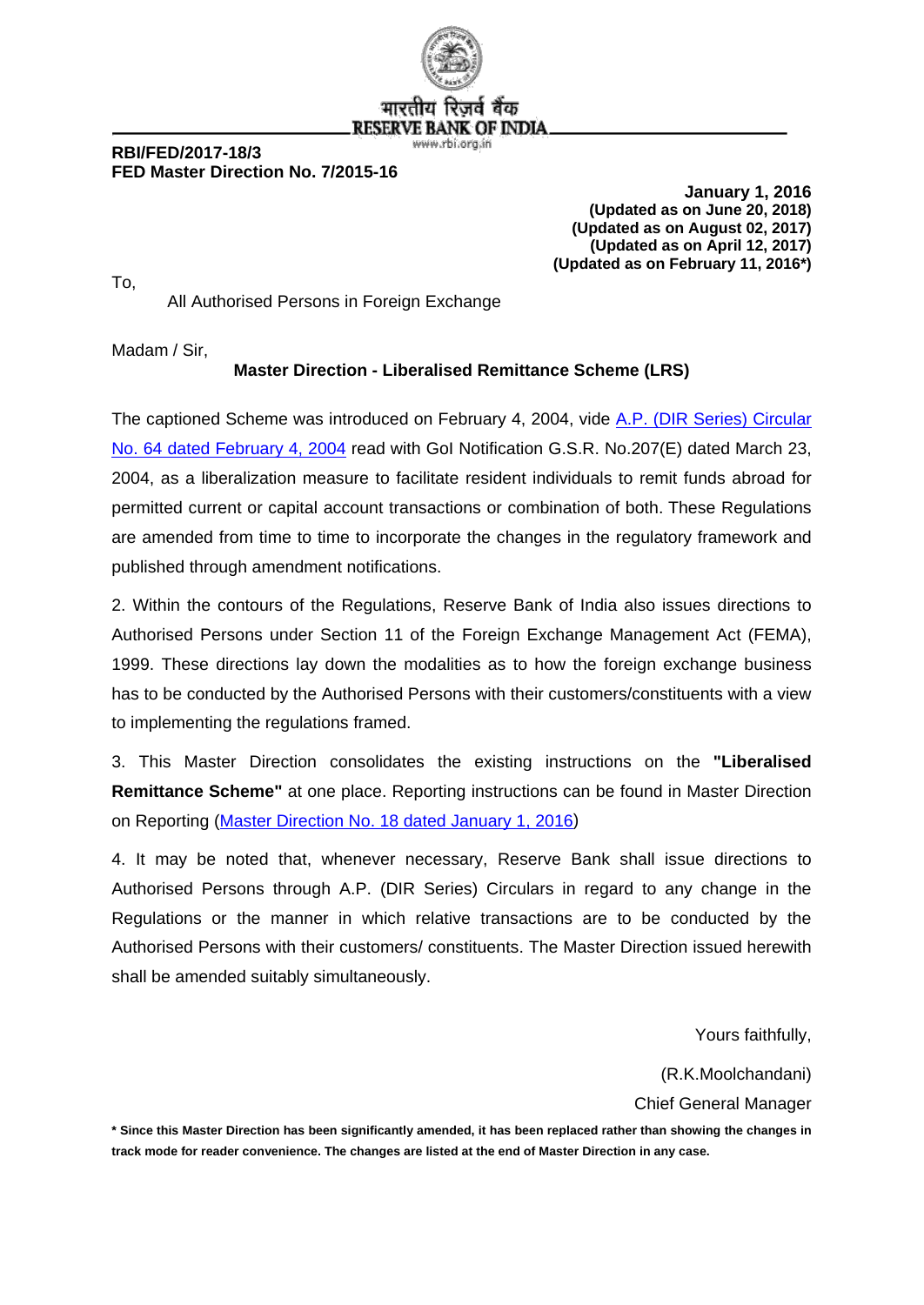| I |
|---|
|---|

|    | Sr. No.   Contents                                      | Page No. |
|----|---------------------------------------------------------|----------|
| 1. | Liberalised Remittance Scheme (LRS) of USD 2,50,000 for |          |
|    | resident individuals                                    |          |
| 2. | Operational instructions to Authorised Persons          | 8        |
| 3. | 'Annex – Form A2                                        | 12       |
|    | <b>Jmitted</b>                                          | 19       |

<span id="page-1-0"></span> $1$  Inserted as the format of Form A2 revised vide  $AP$  (Dir) Series Circular 50 dated 11.02.16. Prior to insertion it read as

<span id="page-1-1"></span><sup>&</sup>quot;Annex 1-Form A2"<br><sup>2</sup>Omitted as "Application cum Declaration for purchase of foreign exchange under the Liberalised Remittance Scheme of USD 2,50, 000" has since been discontinued vid[e AP \(Dir\) Series Circular 50 dated 11.02.16.](https://www.rbi.org.in/Scripts/NotificationUser.aspx?Id=10276&Mode=0)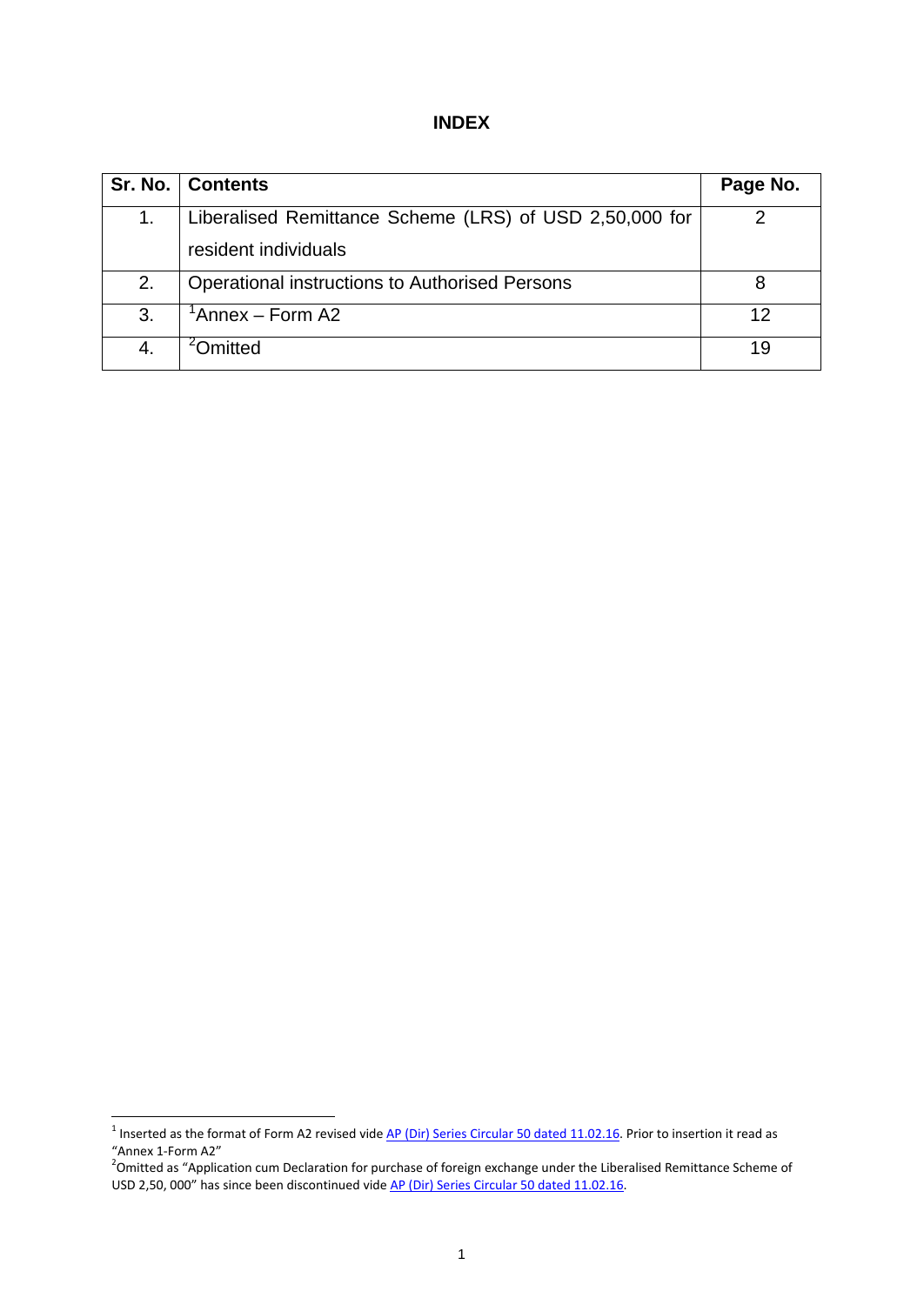## **Master Direction - Liberalised Remittance Scheme (LRS)**

## **A. Liberalised Remittance Scheme (LRS) of USD 2,50,000 for resident individuals**

- 1. Under the Liberalised Remittance Scheme, Authorised Dealers may freely allow remittances by resident individuals up to USD 2,50,000 per Financial Year (April-March) for any permitted current or capital account transaction or a combination of both. The Scheme is not available to corporates, partnership firms, HUF, Trusts, etc.
- 2. The LRS limit has been revised in stages consistent with prevailing macro and micro economic conditions. During the period from February 4, 2004 till date, the LRS limit has been revised as under:

*(Amount in USD[3](#page-2-0) )*

| <b>Date</b>                  | Feb 4.<br>2004 | <b>Dec 20,</b><br>2006 | May 8,<br>2007    | Sep 26,<br>2007 | Aug 14, Jun 3,<br>2013 | 2014                         | May 26,<br>2015 |
|------------------------------|----------------|------------------------|-------------------|-----------------|------------------------|------------------------------|-----------------|
| <b>LRS</b><br>limit<br>(USD) | 25,000         | 50,000                 | 1,00,000 2,00,000 |                 |                        | 75,000   1,25,000   2,50,000 |                 |

- 3. The Scheme is available to all resident individuals including minors. In case of remitter being a minor, $4$  the Form A2 must be countersigned by the minor's natural guardian.
- 4. Remittances under the Scheme can be consolidated in respect of family members subject to individual family members complying with its terms and conditions. However, clubbing is not permitted by other family members for capital account transactions such as opening a bank account/investment/purchase of property, if they are not the co-owners/co-partners of the overseas bank account/ investment/property. Further, a resident cannot gift to another resident, in foreign currency, for the credit of the latter's foreign currency account held abroad under LRS.

<span id="page-2-0"></span><sup>3</sup> Omitted

<span id="page-2-1"></span><sup>&</sup>lt;sup>4</sup> Inserted vide [AP \(Dir Series\) circular 50 dated February 11, 2016.](https://www.rbi.org.in/Scripts/NotificationUser.aspx?Id=10276&Mode=0) Prior to insertion this read as "the LRS declaration form."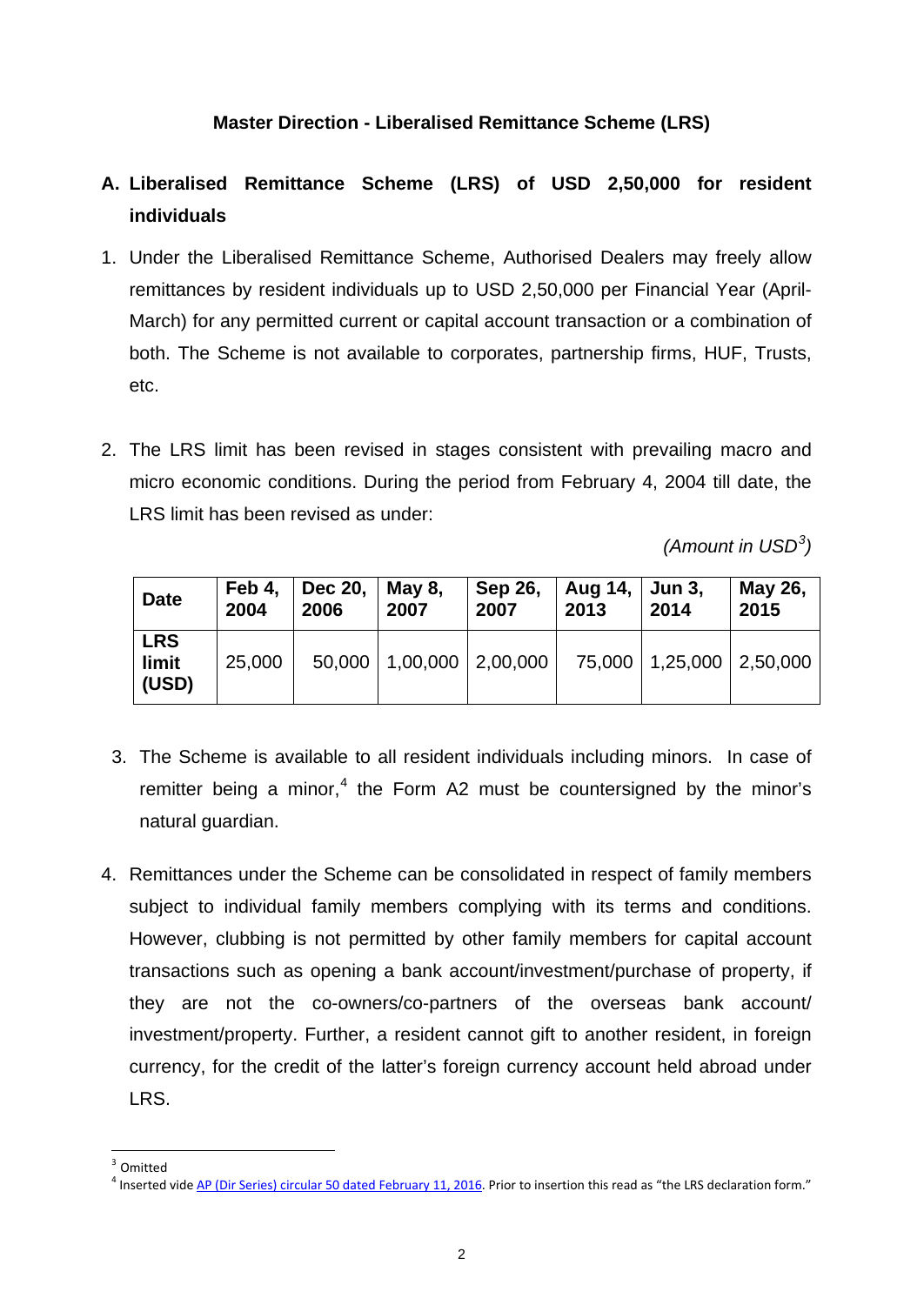- 5. All other transactions which are otherwise not permissible under FEMA and those in the nature of remittance for margins or margin calls to overseas exchanges/ overseas counterparty are not allowed under the Scheme.
- 6. The permissible capital account transactions by an individual under LRS are:
	- (i) opening of foreign currency account abroad with a bank;
	- (ii) purchase of property abroad;
	- (iii) making investments abroad- acquisition and holding shares of both listed and unlisted overseas company or debt instruments; <sup>[5](#page-3-0)</sup>acquisition of qualification shares of an overseas company for holding the post of Director; acquisition of shares of a foreign company towards professional services rendered or in lieu of Director's remuneration; investment in units of Mutual Funds, Venture Capital Funds, unrated debt securities, promissory notes;
	- (iv) setting up Wholly Owned Subsidiaries and Joint Ventures (with effect from August 05, 2013) outside India for bonafide business subject to the terms & conditions stipulated in [Notification No FEMA.263/ RB-2013 dated March](https://rbi.org.in/Scripts/NotificationUser.aspx?Id=8315&Mode=0) 5, [2013;](https://rbi.org.in/Scripts/NotificationUser.aspx?Id=8315&Mode=0)
	- (v) extending loans including loans in Indian Rupees to Non-resident Indians (NRIs) who are relatives as defined in Companies Act, 2013 $^6$  $^6$ .
	- 7. The limit of USD 2,50,000 per Financial Year (FY) under the Scheme also includes/subsumes remittances for current account transactions (viz. private visit; gift/donation; going abroad on employment; emigration; maintenance of close relatives abroad; business trip; medical treatment abroad; studies abroad) available to resident individuals under Para 1 of Schedule III to Foreign Exchange Management (Current Account Transactions) Amendment Rules, 2015 dated May 26, 2015. Release of foreign exchange exceeding USD 2,50,000 requires prior permission from the Reserve Bank of India.

#### **a. Private visits**

For private visits abroad, other than to Nepal and Bhutan, any resident individual can obtain foreign exchange up to an aggregate amount of USD 2,50,000 from

<span id="page-3-1"></span><span id="page-3-0"></span>

<sup>&</sup>lt;sup>5</sup> Modified with effect from March 28, 2012[. Notification No. 277/2013-RB dated May 08, 2013.](https://rbi.org.in/Scripts/NotificationUser.aspx?Id=8332&Mode=0)<br><sup>6</sup> Replaced "Companies Act, 1956" with "Companies Act, 2013" as indicated vide AP (DIR) Series Circular No. 32 dated June [19, 2018.](https://rbi.org.in/Scripts/NotificationUser.aspx?Id=11309&Mode=0)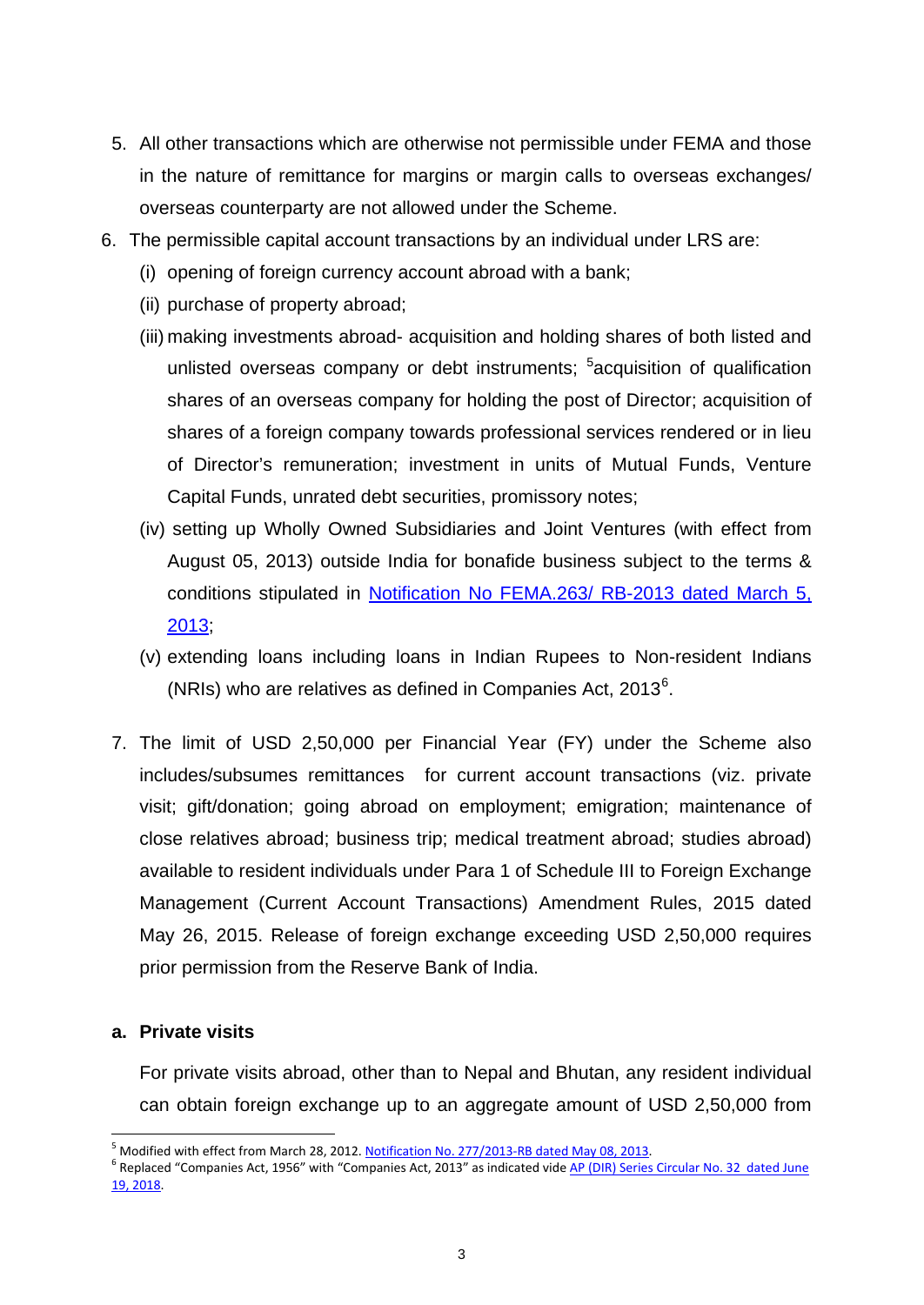an Authorised Dealer or FFMC, in any one financial year, irrespective of the number of visits undertaken during the year.

Further, all tour related expenses including cost of rail/road/water transportation; cost of Euro Rail; passes/tickets, etc. outside India; and overseas hotel/lodging expenses shall be subsumed under the LRS limit. The tour operator can collect this amount either in Indian rupees or in foreign currency from the resident traveller.

#### **b. Gift/donation**

Any resident individual may remit up-to USD 2,50,000 in one FY as gift to a person residing outside India or as donation to an organization outside India.

## **c. Going abroad on employment**

A person going abroad for employment can draw foreign exchange up to USD 2,50,000 per FY from any Authorised Dealer in India.

## **d. Emigration**

A person wanting to emigrate can draw foreign exchange from AD Category I bank and AD Category II up to the amount prescribed by the country of emigration or USD 250,000. Remittance of any amount of foreign exchange outside India in excess of this limit may be allowed only towards meeting incidental expenses in the country of immigration and not for earning points or credits to become eligible for immigration by way of overseas investments in government bonds; land; commercial enterprise; etc.

#### **e. Maintenance of close relatives abroad**

A resident individual can remit up-to USD 2,50,000 per FY towards maintenance of close relatives ['relative' as defined in Section 2(77) of the Companies Act,  $2013<sup>7</sup>$  $2013<sup>7</sup>$  $2013<sup>7</sup>$  abroad.

## **f. Business trip**

Visits by individuals in connection with attending of an international conference, seminar, specialised training, apprentice training, etc., are treated as business visits. For business trips to foreign countries, resident individuals can avail of

<span id="page-4-0"></span><sup>&</sup>lt;sup>7</sup> Replaced "Section 6 of the Indian Companies Act, 1956" with "Section 2 (77) of the Companies Act 2013" to align the definition of 'relative' with the Companies Act, 2013 as indicated vide [AP \(DIR\) Series Circular No. 32 dated June 19, 2018.](https://rbi.org.in/Scripts/NotificationUser.aspx?Id=11309&Mode=0)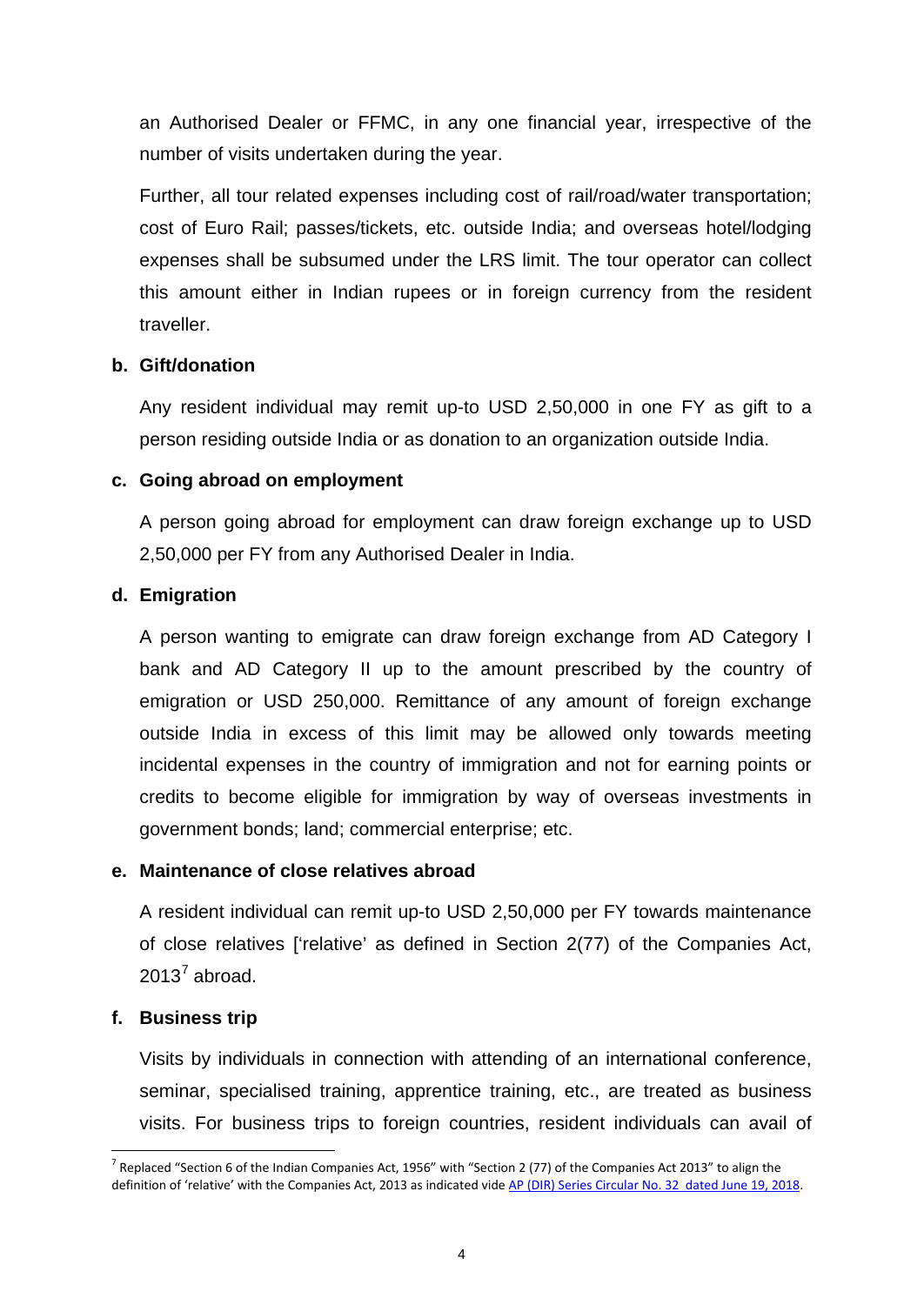foreign exchange up to USD 2,50,000 in a FY irrespective of the number of visits undertaken during the year.

However, if an employee is being deputed by an entity for any of the above and the expenses are borne by the latter, such expenses shall be treated as residual current account transactions outside LRS and may be permitted by the AD without any limit, subject to verifying the bonafides of the transaction.

## **g. Medical treatment abroad**

Authorised Dealers may release foreign exchange up to an amount of USD 2,50,000 or its equivalent per FY without insisting on any estimate from a hospital/doctor. For amount exceeding the above limit, Authorised Dealers may release foreign exchange under general permission based on the estimate from the doctor in India or hospital/ doctor abroad. A person who has fallen sick after proceeding abroad may also be released foreign exchange by an Authorised Dealer (without seeking prior approval of the Reserve Bank of India) for medical treatment outside India.

In addition to the above, an amount up to USD 250,000 per financial year is allowed to a person for accompanying as attendant to a patient going abroad for medical treatment/check-up.

## **h. Facilities available to students for pursuing their studies abroad.**

AD Category I banks and AD Category II, may release foreign exchange up to USD 2,50,000 or its equivalent to resident individuals for studies abroad without insisting on any estimate from the foreign University. However, AD Category I bank and AD Category II may allow remittances (without seeking prior approval of the Reserve Bank of India) exceeding USD 2,50,000 based on the estimate received from the institution abroad.

8. Remittances under the Scheme can be used for purchasing objects of art subject to the provisions of other applicable laws such as the extant Foreign Trade Policy of the Government of India.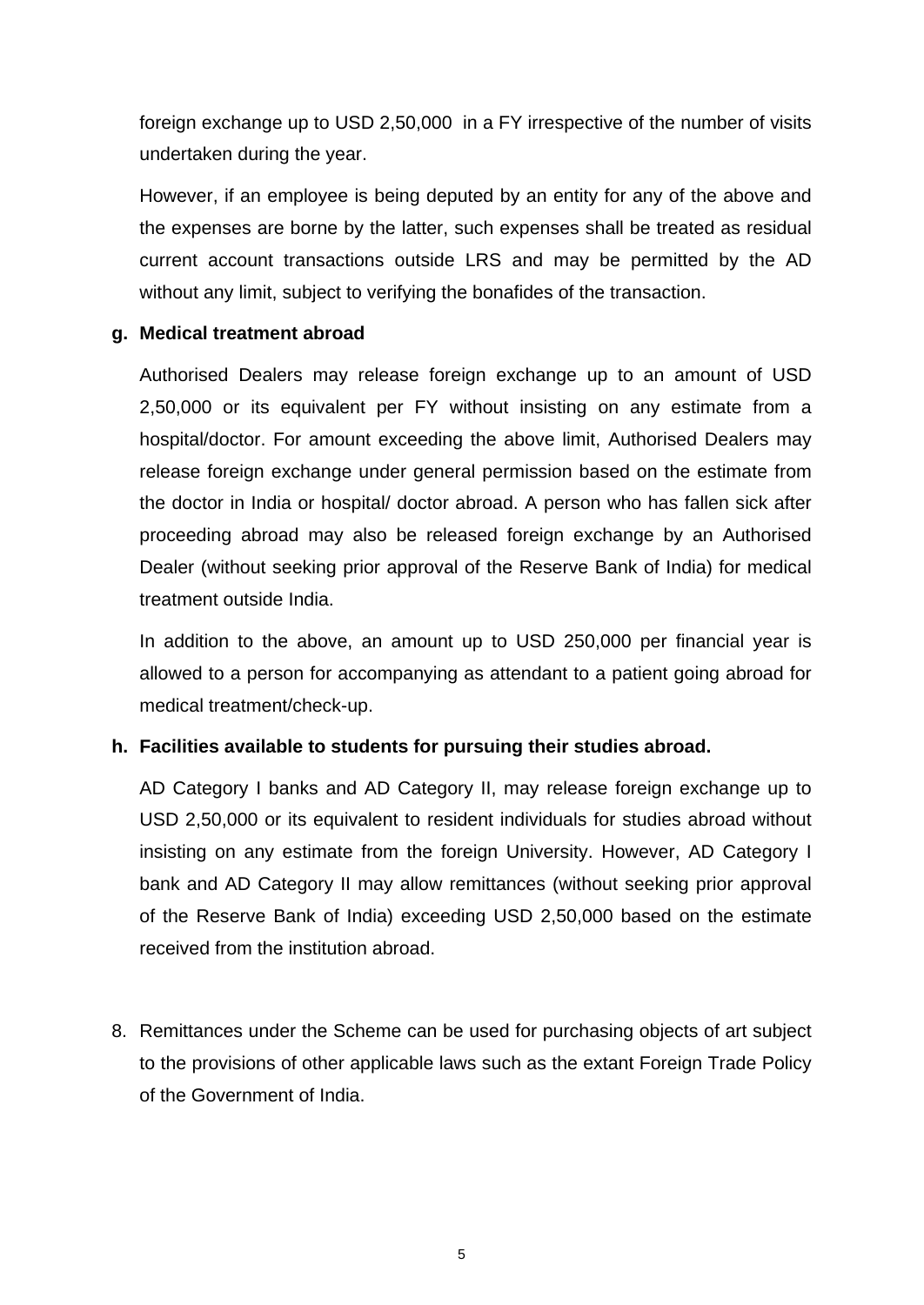- 9. The Scheme can be used for outward remittance in the form of a DD either in the resident individual's own name or in the name of beneficiary with whom he intends putting through the permissible transactions at the time of private visit abroad, against self-declaration of the remitter in the format prescribed.
- 10.Individuals can also open, maintain and hold foreign currency accounts with a bank outside India for making remittances under the Scheme without prior approval of the Reserve Bank. The foreign currency accounts may be used for putting through all transactions connected with or arising from remittances eligible under this Scheme.
- 11. Banks should not extend any kind of credit facilities to resident individuals to facilitate capital account remittances under the Scheme.
- 12.The Scheme is not available for remittances for any purpose specifically prohibited under Schedule I or any item restricted under Schedule II of Foreign Exchange Management (Current Account Transaction) Rules, 2000, dated May 3, 2000, as amended from time to time.
- 13.The Scheme is not available for capital account remittances to countries identified by Financial Action Task Force (FATF) as non-co-operative countries and territories as available on FATF website [www.fatf-gafi.org](http://www.fatf-gafi.org/) or as notified by the Reserve Bank. Remittances directly or indirectly to those individuals and entities identified as posing significant risk of committing acts of terrorism as advised separately by the Reserve Bank to the banks is also not permitted.

#### 14.**Documentation by the remitter**

The individual will have to designate a branch of an AD through which all the remittances under the Scheme will be made.The resident individual seeking to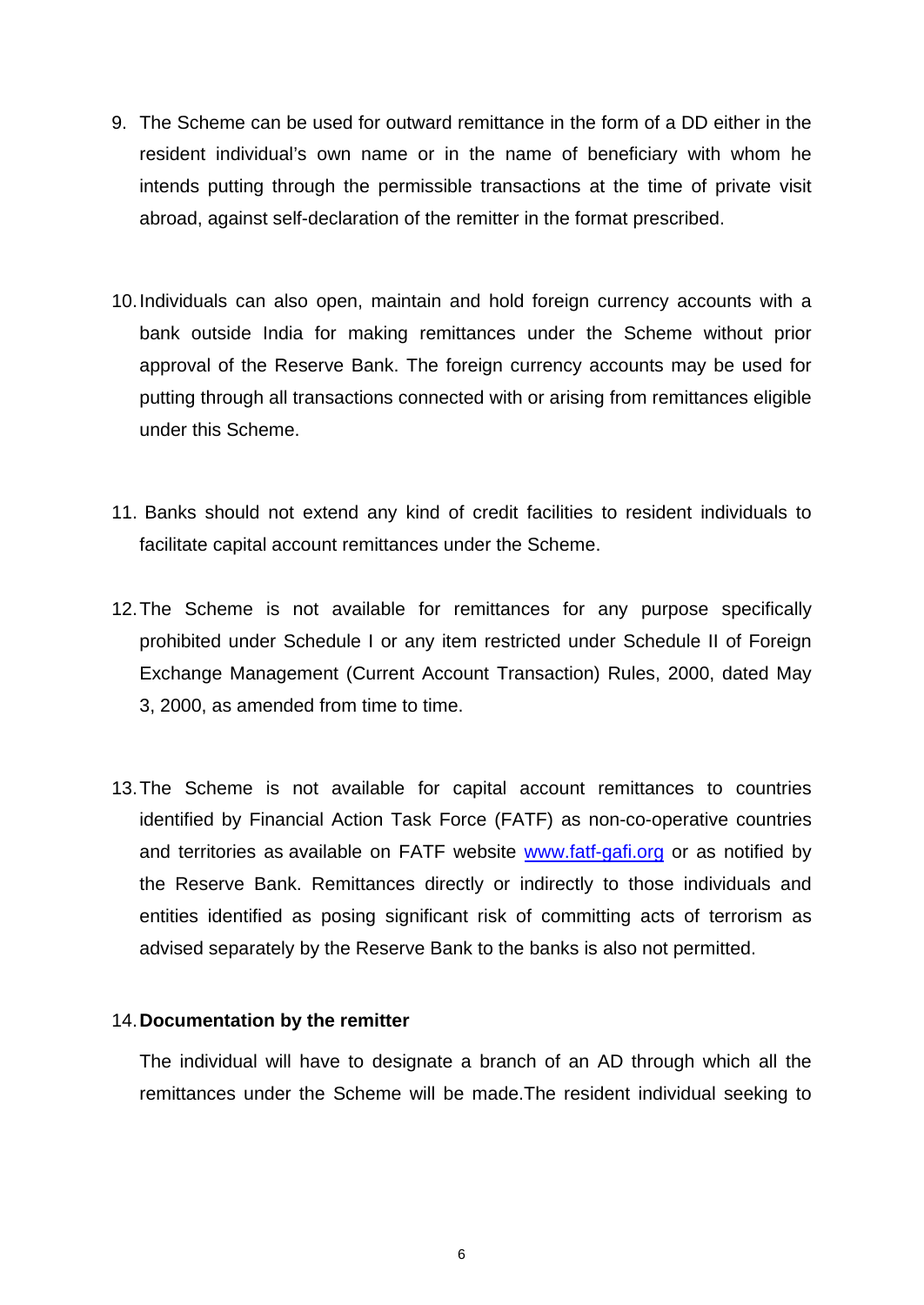make the remittance should furnish <sup>[8](#page-7-0)</sup> Form A2 as at Annex for purchase of foreign exchange under LRS.

- 15.It is mandatory for the resident individual to provide his/her Permanent Account Number (PAN) to make remittance under the Scheme.<sup>[9](#page-7-1)</sup>
- 16.Investor, who has remitted funds under LRS can retain, reinvest the income earned on the investments. At present, the resident individual is not required to repatriate the funds or income generated out of investments made under the Scheme. However, a resident individual who has made overseas direct investment in the equity shares; compulsorily convertible preference shares of a JV/WoS outside India<sup>[10](#page-7-2)</sup>, within the LRS limit, shall have to comply with the terms and conditions prescribed by the overseas investment guidelines under [Notification No. FEMA 263/RB-2013 dated March](https://rbi.org.in/Scripts/NotificationUser.aspx?Id=8315&Mode=0) 5, 2013.

#### **17.Facility to grant loan in rupees to NRI/ PIO close relative under the Scheme**

Resident individual is permitted to lend to a Non-resident Indian (NRI)/ Person of Indian Origin (PIO) close relative ['relative' as defined in Section 2(77) of the Companies Act, 2013<sup>[11](#page-7-3)</sup>] by way of crossed cheque/ electronic transfer subject to the following conditions:

- (i) the loan is free of interest and the minimum maturity of the loan is one year;
- (ii) the loan amount should be within the overall limit under the Liberalised Remittance Scheme of USD 2,50,000 per financial year available for a resident individual. It would be the responsibility of the resident individual to ensure that the amount of loan granted by him is within the LRS limit and all the remittances made by the resident individual during a given financial year including the loan together have not exceeded the limit prescribed under LRS;

<span id="page-7-0"></span><sup>&</sup>lt;sup>8</sup> Inserted vide [AP \(Dir Series\) Circular 50 dated February 11, 2016.](https://rbi.org.in/Scripts/NotificationUser.aspx?Id=10276&Mode=0) Prior to insertion it read as "Form A-2 as at Annex-1 and Application-cum-Declaration for purchase of foreign exchange under LRS as per Annex-2"<br><sup>9</sup> Modified with effect from June 19, 2018 as indicated vide <u>AP (DIR) Series Circular No. 32 dated June 19, 2018</u>. Prior to

<span id="page-7-1"></span>modification it read as "It is mandatory to have PAN card to make remittances under the Scheme for capital account transactions. However, PAN card need not be insisted upon for remittances made towards permissible current account transactions up to USD 25,000".

<span id="page-7-2"></span><sup>&</sup>lt;sup>10</sup> Deleted the word 'or ESOPs' in terms of <u>AP (DIR Series) Circular No. 97 dated March 28, 2012</u> and <u>Notification No.</u><br>277/2013-RB dated May 08, 2013.

<span id="page-7-3"></span><sup>277/2013-</sup>RB dated May 00, 2013.<br><sup>11</sup> Replaced "Section 6 of the Indian Companies Act, 1956" with "Section 2 (77) of the Companies Act 2013" to align the definition of 'relative' with the Companies Act, 2013 as indicated vide [AP \(DIR\) Series Circular No. 32 dated June 19, 2018.](https://rbi.org.in/Scripts/NotificationUser.aspx?Id=11309&Mode=0)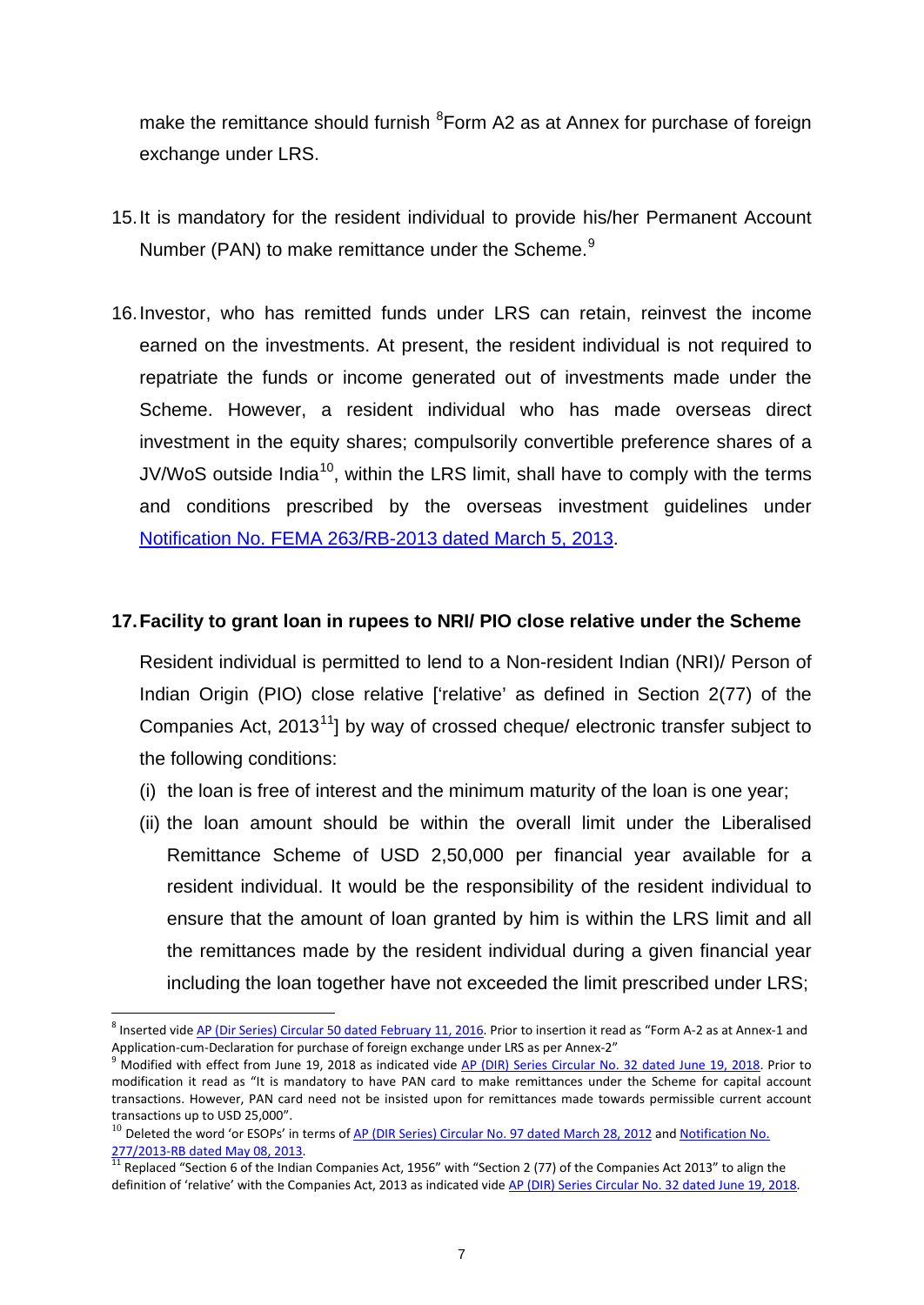- (iii) the loan shall be utilized for meeting the borrower's personal requirements or for his own business purposes in India.
- (iv) the loan shall not be utilized, either singly or in association with other person for any of the activities in which investment by persons resident outside India is prohibited, namely:
	- a. The business of chit fund, or
	- b. Nidhi Company, or
	- c. Agricultural or plantation activities or in real estate business, or construction of farm houses, or
	- d. Trading in Transferable Development Rights (TDRs).

*Explanation:* For the purpose of item (c) above, real estate business shall not include development of townships, construction of residential/ commercial premises, roads or bridges.

- (v) the loan amount should be credited to the NRO a/c of the NRI / PIO. Credit of such loan amount may be treated as an eligible credit to NRO a/c;
- (vi) the loan amount shall not be remitted outside India; and
- (vii) repayment of loan shall be made by way of inward remittances through normal banking channels or by debit to the Non-resident Ordinary (NRO) / Non-resident External (NRE) / Foreign Currency Non-resident (FCNR) account of the borrower or out of the sale proceeds of the shares or securities or immovable property against which such loan was granted.
- 18.A resident individual can make a rupee gift to a NRI/PIO who is a relative of the resident individual ['relative' as defined in Section 2(77) of the Companies Act,  $2013^{12}$  $2013^{12}$  $2013^{12}$ ] by way of crossed cheque /electronic transfer. The amount should be credited to the Non-Resident (Ordinary) Rupee Account (NRO) a/c of the NRI / PIO and credit of such gift amount may be treated as an eligible credit to NRO a/c. The gift amount would be within the overall limit of USD 250,000 per FY as permitted under the LRS for a resident individual. It would be the responsibility of the resident donor to ensure that the gift amount is within the LRS limit and all the remittances made by the donor during the financial year including the gift amount have not exceeded the limit prescribed under the LRS.

<span id="page-8-0"></span><sup>&</sup>lt;sup>12</sup> Replaced "Section 6 of the Indian Companies Act, 1956" with "Section 2 (77) of the Companies Act 2013" to align the definition of 'relative' with the Companies Act, 2013 as indicated vide [AP \(DIR\) Series Circular No. 32 dated June 19, 2018.](https://rbi.org.in/Scripts/NotificationUser.aspx?Id=11309&Mode=0)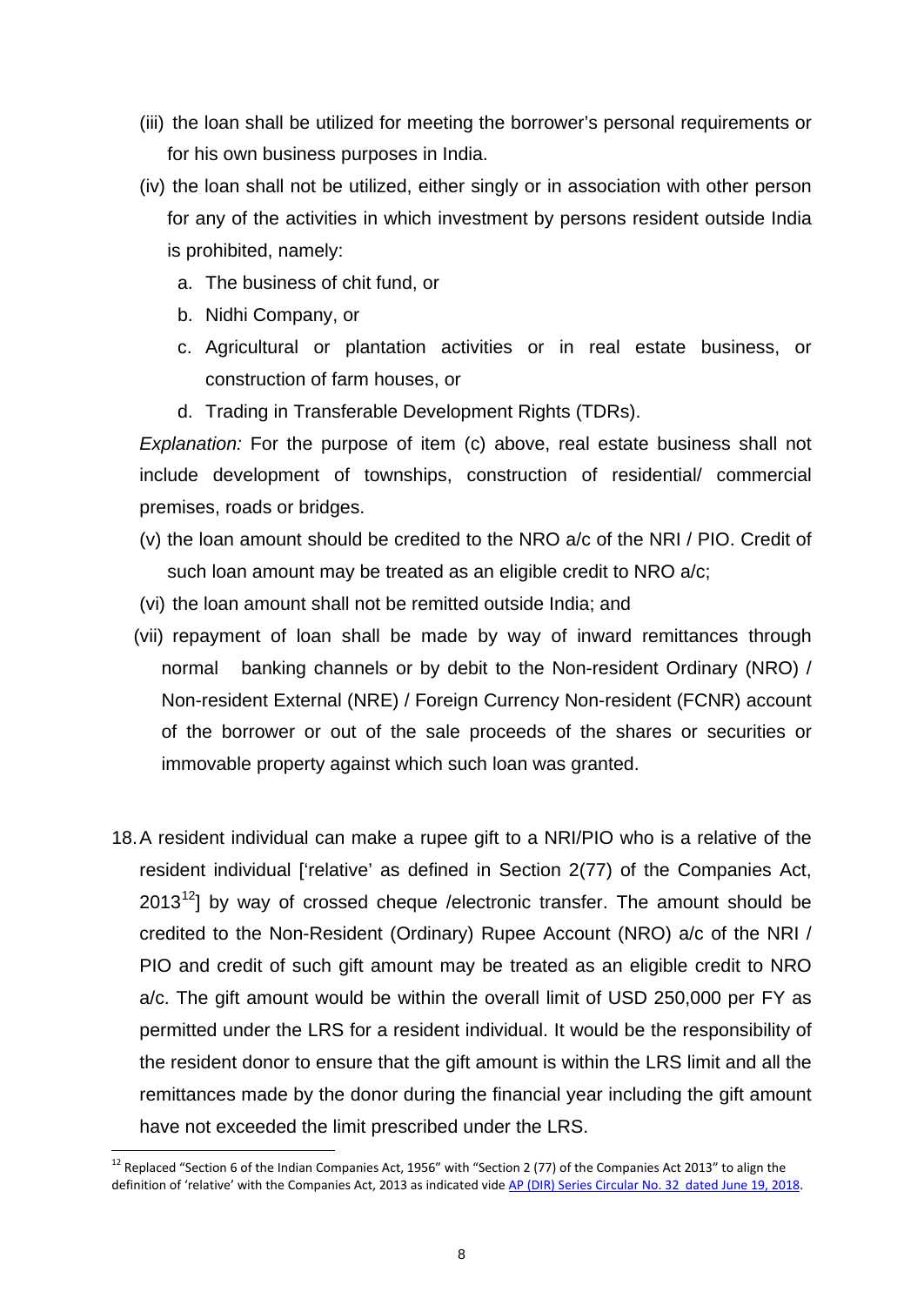## **B**. **Operational instructions to Authorised Persons**

- 1. Authorized Persons may carefully study the provisions of the Act / Regulations / Notifications issued under Foreign Exchange Management Act, 1999.
- 2. The Reserve Bank will not, generally, prescribe the documents which should be verified by the Authorised Persons while releasing foreign exchange for current account transactions. In this connection, attention of authorized persons is drawn to sub-section (5) of Section 10 of the FEMA, 1999 which provides that an authorised person shall require any person desiring to transact in foreign exchange to make such a declaration and to give such information as will reasonably satisfy him that the transaction will not involve and is not designed for the purpose of any contravention or evasion of the provisions of the FEMA or any rule, regulation, notification, direction or order issued there under.
- 3. With a view to maintaining uniform practices, Authorized Dealers may consider requirements or documents to be obtained by their branches to ensure compliance with provisions of sub-section (5) of section 10 of the Act.
- 4. Authorised Dealers are also required to keep on record any information / documentation, on the basis of which the transaction was undertaken for verification by the Reserve Bank. In case the applicant refuses to comply with any such requirement or makes unsatisfactory compliance therewith, the Authorised Dealer shall refuse, in writing, to undertake the transaction and shall, if he has reasons to believe that any contravention / evasion is contemplated by the person, report the matter to the Reserve Bank.
- 5. Reserve Bank of India will not issue any instructions under the FEMA, regarding the procedure to be followed in respect of deduction of tax at source while allowing remittances to the non-residents. It shall be mandatory on the part of Authorised Dealers to comply with the requirement of the tax laws, as applicable.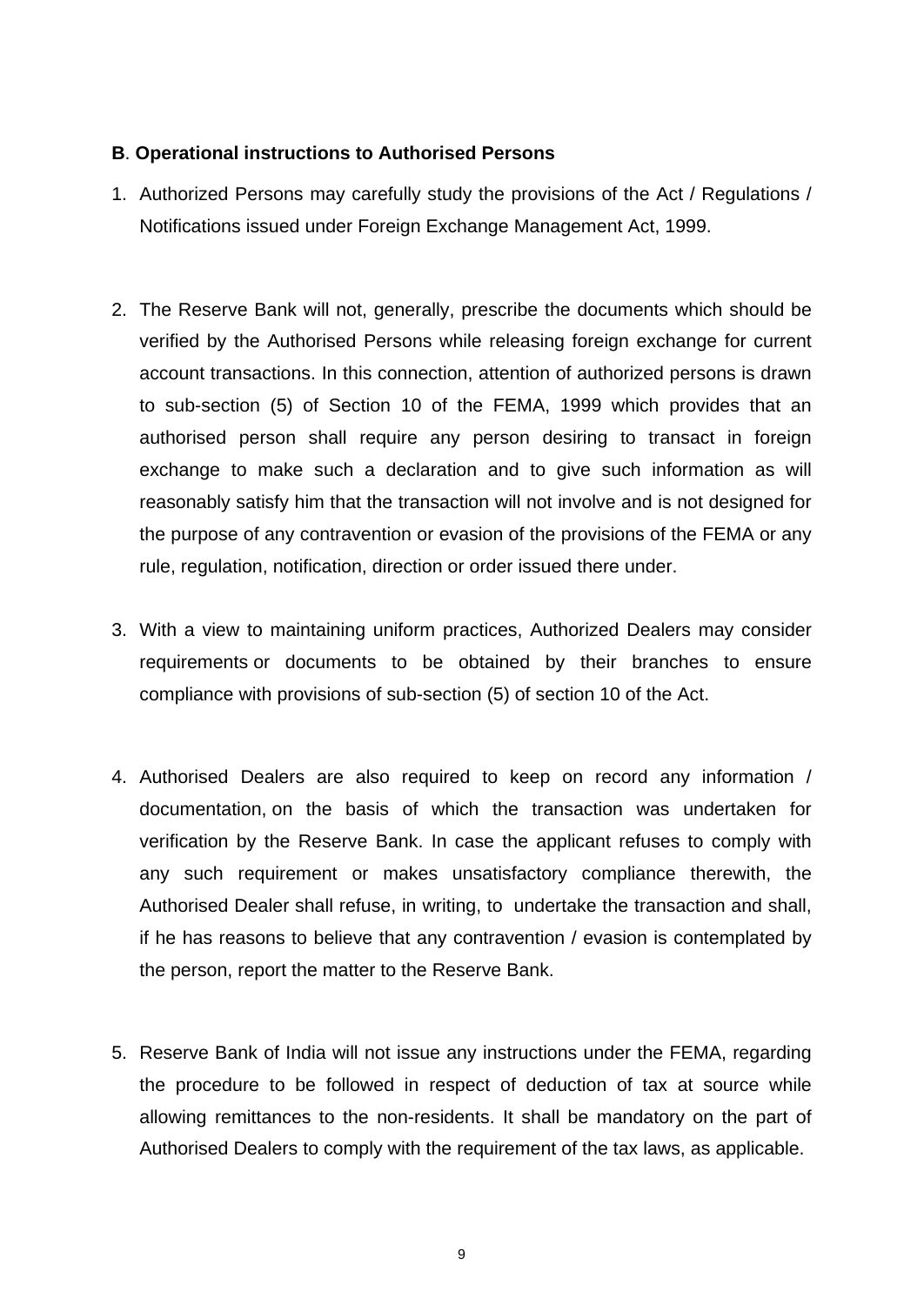- 6. While allowing the facility to resident individuals, Authorised Dealers are required to ensure that "Know Your Customer" guidelines have been implemented in respect of bank accounts. They should also comply with the Anti-Money Laundering Rules in force while allowing the facility.
- 7. The applicants should have maintained the bank account with the bank for a minimum period of one year prior to the remittances for capital account transactions. If the applicant seeking to make the remittances is a new customer of the bank, Authorised Dealers should carry out due diligence on the opening, operation and maintenance of the account. Further, the Authorised Dealers should obtain bank statement for the previous year from the applicant to satisfy themselves regarding the source of funds. If such a bank statement is not available, copies of the latest Income Tax Assessment Order or Return filed by the applicant may be obtained.
- 8. The Authorised Dealer should ensure that the payment is received out of funds belonging to the person seeking to make the remittances, by a cheque drawn on the applicant's bank account or by debit to his account or by Demand Draft / Pay Order. Authorised Dealer may also accept the payment through credit /debit/prepaid card of the card holder.
- 9. The Authorised Dealer should certify that the remittance is not being made directly or indirectly by /or to ineligible entities and that the remittances are made in accordance with the instructions contained herein.
- 10.AD bank should not extend any kind of credit facilities to resident individuals to facilitate remittances for capital account transactions under the Scheme.
- 11.Authorised Dealer may keep a record of the countries identified by FATF as nonco-operative countries and territories and accordingly update the list from time to time for necessary action by their branches handling the transactions under the Liberalised Remittance Scheme. For this purpose, they may access the website www.fatf-gafi.org to obtain the latest list of non-co-operative countries notified by FATF.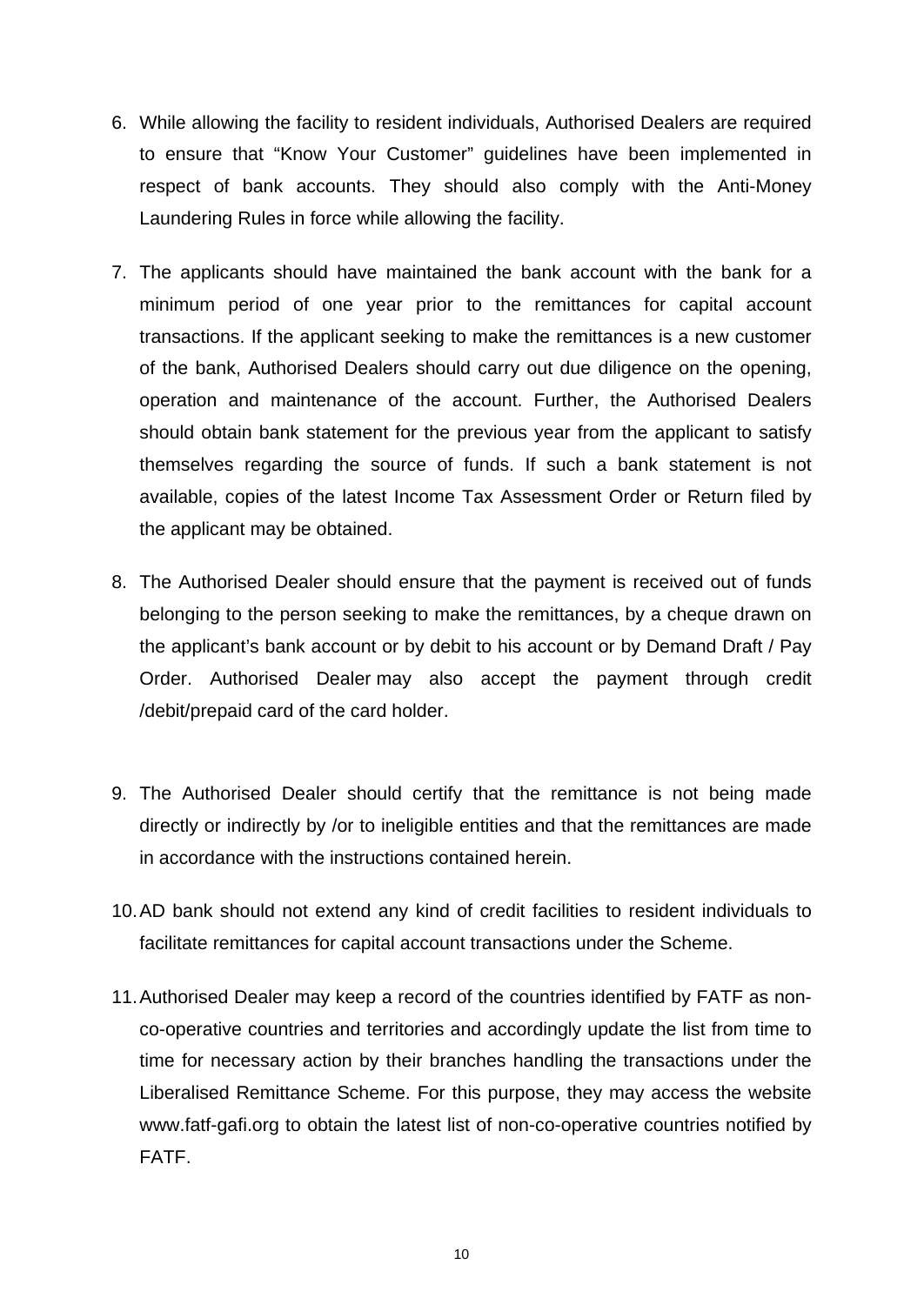- 12. The remittances made under this Scheme will be reported in FETERS<sup>[13](#page-11-0)</sup> in the normal course. The Authorised Dealers may also prepare and keep on record dummy Form A2, in respect of remittances less than USD 25,000. In addition, AD banks may be guided by FED [Master Direction No. 18/2015-16 dated January](https://rbi.org.in/Scripts/BS_ViewMasDirections.aspx?id=10202)  [01, 2016](https://rbi.org.in/Scripts/BS_ViewMasDirections.aspx?id=10202) (as updated from time to time) on Reporting under FEMA, 1999 for reporting related instructions under the Scheme.<sup>[14](#page-11-1)</sup>
- 13. A number of foreign banks operating in India as well as Indian banks have been soliciting (through advertisements) foreign currency deposits (from residents under LRS) [on behalf of overseas mutual funds] or for placing at their overseas branches. These advertisements may not always contain appropriate disclosures to guide potential depositors giving rise to concerns from the point of view of protecting the interest of the resident individuals. Further, marketing in India of schemes soliciting foreign currency deposits by foreign entities, not having operational presence in India, also raises supervisory concerns. Therefore, all banks, both Indian and foreign, including those not having an operational presence in India, should seek prior approval from RBI for the schemes being marketed by them in India to residents either for soliciting foreign currency deposits for their foreign/overseas branches or for acting as agents for overseas mutual funds or any other foreign financial services company. The applications in this regard may be addressed to the Chief General Manager-in-Charge, Department of Banking Regulations, Reserve Bank of India, Central Office, 12<sup>th</sup> Floor, Fort, Mumbai -400001.

<sup>&</sup>lt;sup>13</sup> Replaced "R-Return" with FETERS

<span id="page-11-1"></span><span id="page-11-0"></span><sup>&</sup>lt;sup>14</sup> Inserted with effect from June 19, 2018 in view of amendment dated April 12, 2018 to Master Direction No.18/2015-16 [on Reporting under](https://rbi.org.in/Scripts/BS_ViewMasDirections.aspx?id=10202) FEMA.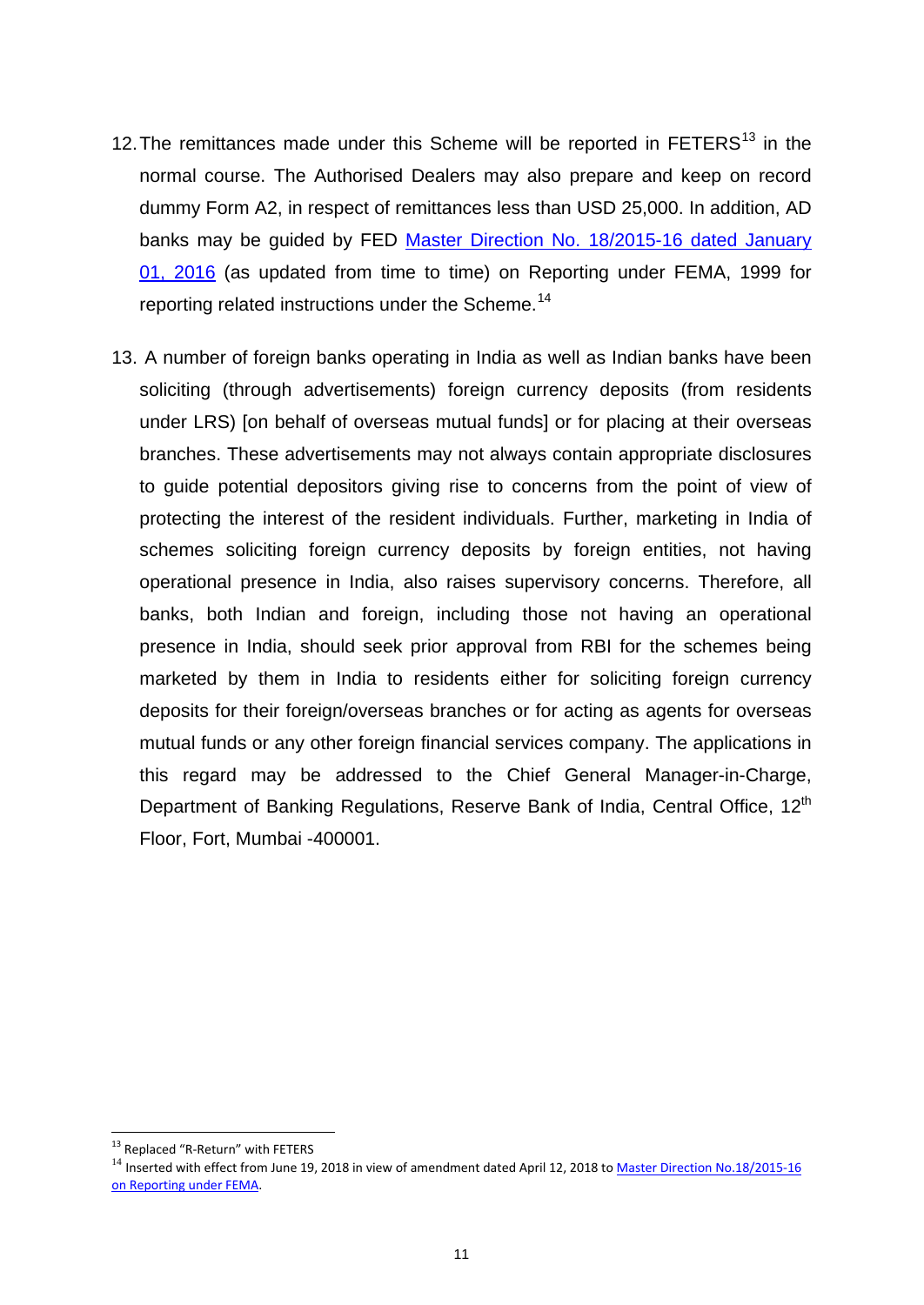#### **FORM A2** (To be completed by the applicant)

| (For payments other<br>than imports and<br>remittances covering<br>intermediary trade) | AD Code No._______________________________<br>Form No. $\qquad \qquad$<br>(To be filled in by the Authorised Dealer)                                                                                                           |
|----------------------------------------------------------------------------------------|--------------------------------------------------------------------------------------------------------------------------------------------------------------------------------------------------------------------------------|
| <b>Application for</b>                                                                 | Currency______ Amount ___Equivalent to Rs. ____<br>(To be completed by the Authorised Dealer)                                                                                                                                  |
| <b>Remittance Abroad</b>                                                               |                                                                                                                                                                                                                                |
|                                                                                        |                                                                                                                                                                                                                                |
| PAN No. <sup>16</sup>                                                                  | (Name of applicant remitter)                                                                                                                                                                                                   |
|                                                                                        |                                                                                                                                                                                                                                |
|                                                                                        |                                                                                                                                                                                                                                |
| authorize                                                                              |                                                                                                                                                                                                                                |
| together with their charges and                                                        | (Name of AD branch)<br>To debit my Savings Bank/ Current/ RFC/ EEFC A/c. No. __________________________                                                                                                                        |
|                                                                                        | Address and the contract of the contract of the contract of the contract of the contract of the contract of the contract of the contract of the contract of the contract of the contract of the contract of the contract of th |
| 1) Beneficiary's Name<br>3) Account No.                                                | b) Effect the foreign exchange remittance directly -<br><u> 1989 - Johann Barn, amerikan besteman besteman besteman besteman besteman besteman besteman besteman besteman</u>                                                  |
| * c) Issue travelers cheques for                                                       |                                                                                                                                                                                                                                |
| * d) Issue foreign currency notes for<br>Amount (specify currency)                     | <u> 1980 - Jan James James, martin amerikan basar dan berasal dari pertama dan berasal dari pertama dan berasal d</u><br>* (Strike out whichever is not applicable) for the purpose/s indicated below                          |

| Sr.<br>No. | Whether under LRS<br>(Yes/No) | <b>Purpose Code</b> | <b>Description</b> |  |  |
|------------|-------------------------------|---------------------|--------------------|--|--|
|            |                               |                     |                    |  |  |
|            |                               | As per the Annex    |                    |  |  |

(Remitter should put a tick  $(\sqrt{})$ ) against an appropriate purpose code. In case of doubt/ difficulty, the AD bank should be consulted).

<span id="page-12-0"></span><sup>&</sup>lt;sup>15</sup> Inserted vide <u>AP (Dir) series Circular 50 dated February 11, 2016</u>. Prior to insertion it read as Annex 1, which has since been replaced with effect from the same date.

<span id="page-12-1"></span><sup>&</sup>lt;sup>16</sup> Modified vide [AP \(DIR\) Series Circular No. 32 dated June 19, 2018.](https://rbi.org.in/Scripts/NotificationUser.aspx?Id=11309&Mode=0) Prior to modification, it read "PAN No. (For remittances exceeding USD 25,000 and for all capital account transactions)"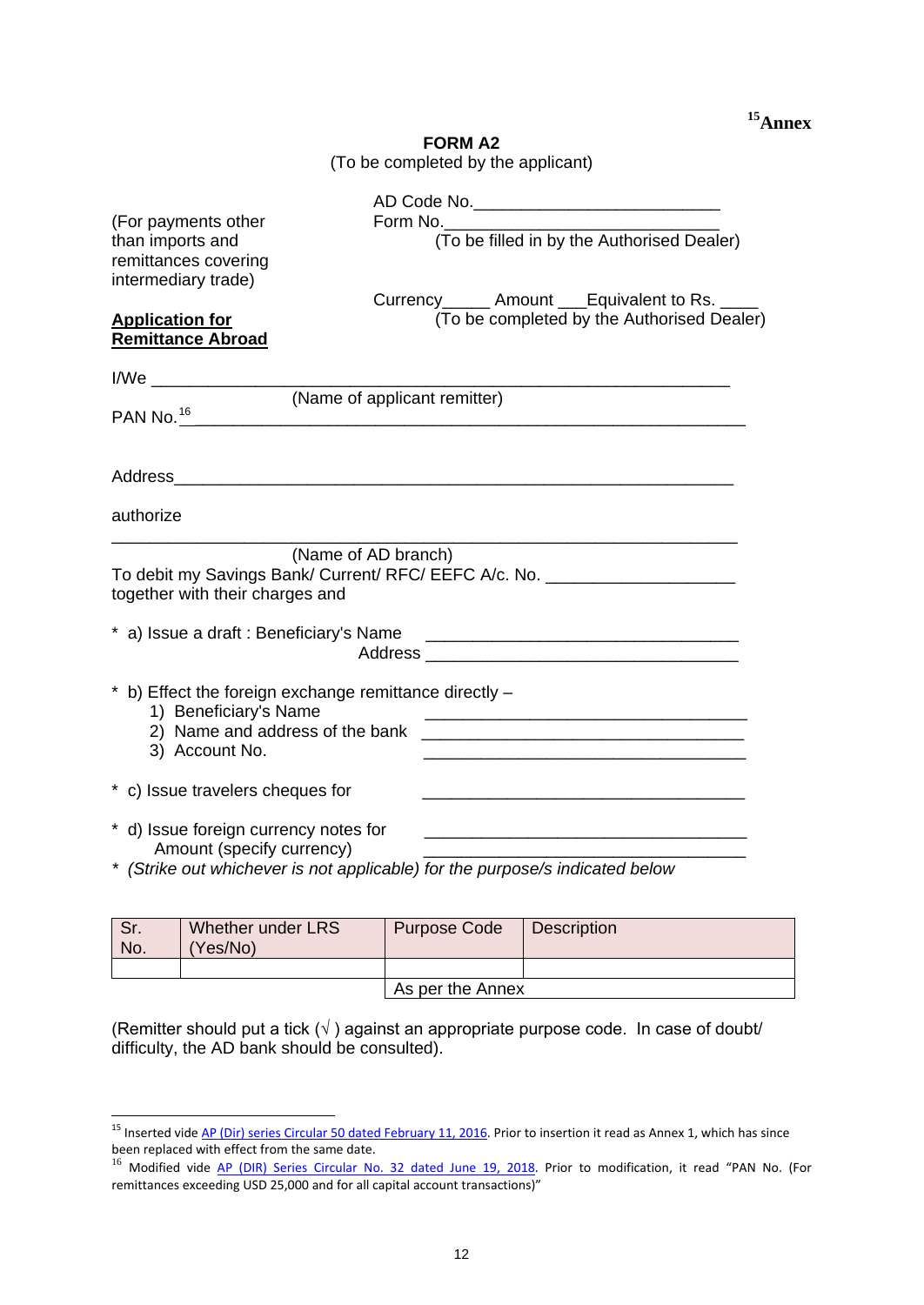#### **Declaration (Under FEMA 1999)**

*1. # I, ………………. …………(Name), hereby declare that the total amount of foreign exchange purchased from or remitted through, all sources in India during the financial year* including this application *is within the overall limit of the Liberalised Remittance Scheme prescribed by the Reserve Bank of India and certify that the source of funds for making the said remittance belongs to me and the foreign exchange will not be used for prohibited purposes.* 

*Details of the remittances made/transactions effected under the Liberalised Remittance Scheme in the current financial year (April- March) ..……..* 

| SI.<br><b>No</b> |  | Date   Amount   Name and address of AD branch/FFMC through which<br>the transaction has been effected |
|------------------|--|-------------------------------------------------------------------------------------------------------|
|                  |  |                                                                                                       |
|                  |  |                                                                                                       |

- *2. # The total amount of foreign exchange purchased from or remitted through, all sources in India during this calendar year including this application is within USD \_\_\_\_\_\_\_\_\_\_\_\_\_\_\_\_\_\_\_\_\_\_\_ (USD \_\_\_\_\_\_\_\_\_\_\_\_) the annual limit prescribed by Reserve Bank of India for the said purpose.*
- *3. # Foreign exchange purchased from you is for the purpose indicated above.*
- *# (Strike out whichever is not applicable )*

Signature of the applicant

(Name) Date:

#### **Certificate by the Authorised Dealer**

This is to certify that the remittance is not being made by/ to ineligible entities and that the remittance is in conformity with the instructions issued by the Reserve Bank from time to time under the Scheme.

Name and designation of the authorised official: Stamp and seal

Signature:

Date:

Place: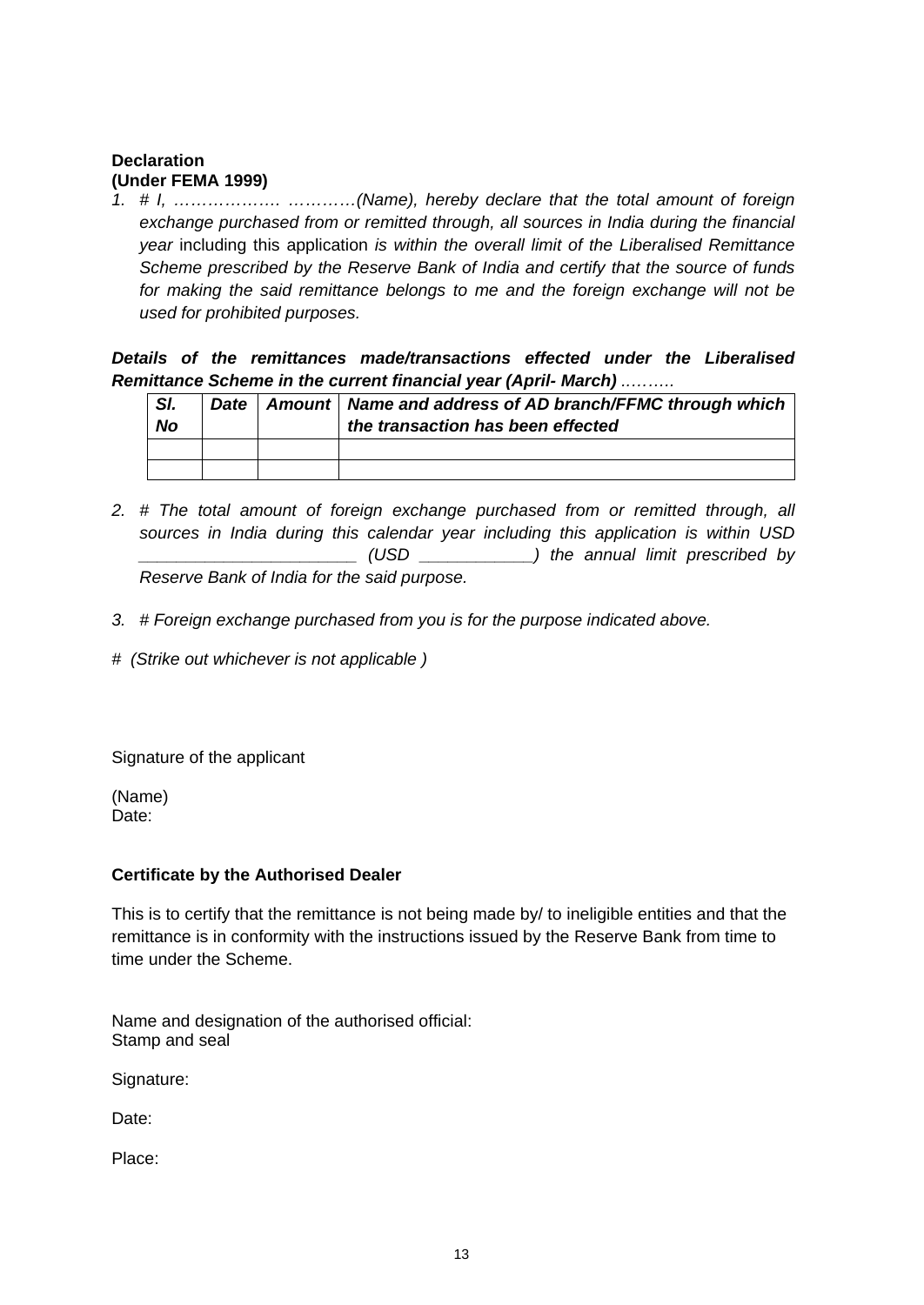# **Purpose Codes for Reporting under FETERS**

# **A. Payment Purposes** (for use in BOP file)

| Gr. No. | <b>Purpose Group</b><br>Name     | <b>Purpose</b><br>Code | <b>Description</b>                                                                                                                                                                                   |
|---------|----------------------------------|------------------------|------------------------------------------------------------------------------------------------------------------------------------------------------------------------------------------------------|
| 00      | Capital Account                  | S0017                  | Acquisition of non-produced non-financial assets (Purchase of intangible<br>assets like patents, copyrights, trademarks etc., land acquired by<br>government, use of natural resources) - Government |
|         |                                  | S0019                  | Acquisition of non-produced non-financial assets (Purchase of intangible<br>assets like patents, copyrights, trademarks etc., use of natural<br>resources) - Non-Government                          |
|         |                                  | S0026                  | Capital transfers (Guarantees payments, Investment Grand given by<br>the government/international organisation, exceptionally large Non-life<br>insurance claims) - Government                       |
|         |                                  | S0027                  | Capital transfers (Guarantees payments, Investment Grand given by<br>the Non-government, exceptionally large Non-life insurance claims) -<br>Non-Government                                          |
|         |                                  | S0099                  | Other capital payments not included elsewhere                                                                                                                                                        |
|         | <b>Financial Account</b>         |                        |                                                                                                                                                                                                      |
|         | Foreign Direct<br>Investments    | S0003                  | Indian Direct investment abroad (in branches & wholly owned<br>subsidiaries) in equity Shares                                                                                                        |
|         |                                  | S0004                  | Indian Direct investment abroad (in subsidiaries and associates) in debt<br>instruments                                                                                                              |
|         |                                  | S0005                  | Indian investment abroad - in real estate                                                                                                                                                            |
|         |                                  | S0006                  | Repatriation of Foreign Direct Investment made by overseas Investors in<br>India $-$ in equity shares                                                                                                |
|         |                                  | S0007                  | Repatriation of Foreign Direct Investment in made by overseas Investors<br>India - in debt instruments                                                                                               |
|         |                                  | S0008                  | Repatriation of Foreign Direct Investment made by overseas Investors in<br>India - in real estate                                                                                                    |
|         | Foreign Portfolio<br>Investments | S0001                  | Indian Portfolio investment abroad - in equity shares                                                                                                                                                |
|         |                                  | S0002                  | Indian Portfolio investment abroad - in debt instruments                                                                                                                                             |
|         |                                  | S0009                  | Repatriation of Foreign Portfolio Investment made by overseas Investors<br>in India – in equity shares                                                                                               |
|         |                                  | S0010                  | Repatriation of Foreign Portfolio Investment made by overseas Investors<br>in India – in debt instruments                                                                                            |
|         | External                         | S0011                  | Loans extended to Non-Residents                                                                                                                                                                      |
|         | Commercial<br>Borrowings         | S0012                  | Repayment of long & medium term loans with original maturity above<br>one year received from Non-Residents                                                                                           |
|         | Short<br>term<br>Loans           | S0013                  | Repayment of short term loans with original maturity up to one year<br>received from Non-Residents                                                                                                   |
|         | <b>Banking Capital</b>           | S0014                  | Repatriation of Non-Resident Deposits (FCNR(B)/NR(E)RA etc)                                                                                                                                          |
|         |                                  | S0015                  | Repayment of loans & overdrafts taken by ADs on their own account.                                                                                                                                   |
|         |                                  | S0016                  | Sale of a foreign currency against another foreign currency                                                                                                                                          |
|         | Financial<br>Derivatives and     | S0020                  | Payments made on account of margin payments, premium payment and<br>settlement amount etc. under Financial derivative transactions.                                                                  |
|         | <b>Others</b>                    | S0021                  | Payments made on account of sale of share under Employee stock<br>option                                                                                                                             |
|         |                                  | S0022                  | Investment in Indian Depositories Receipts (IDRs)                                                                                                                                                    |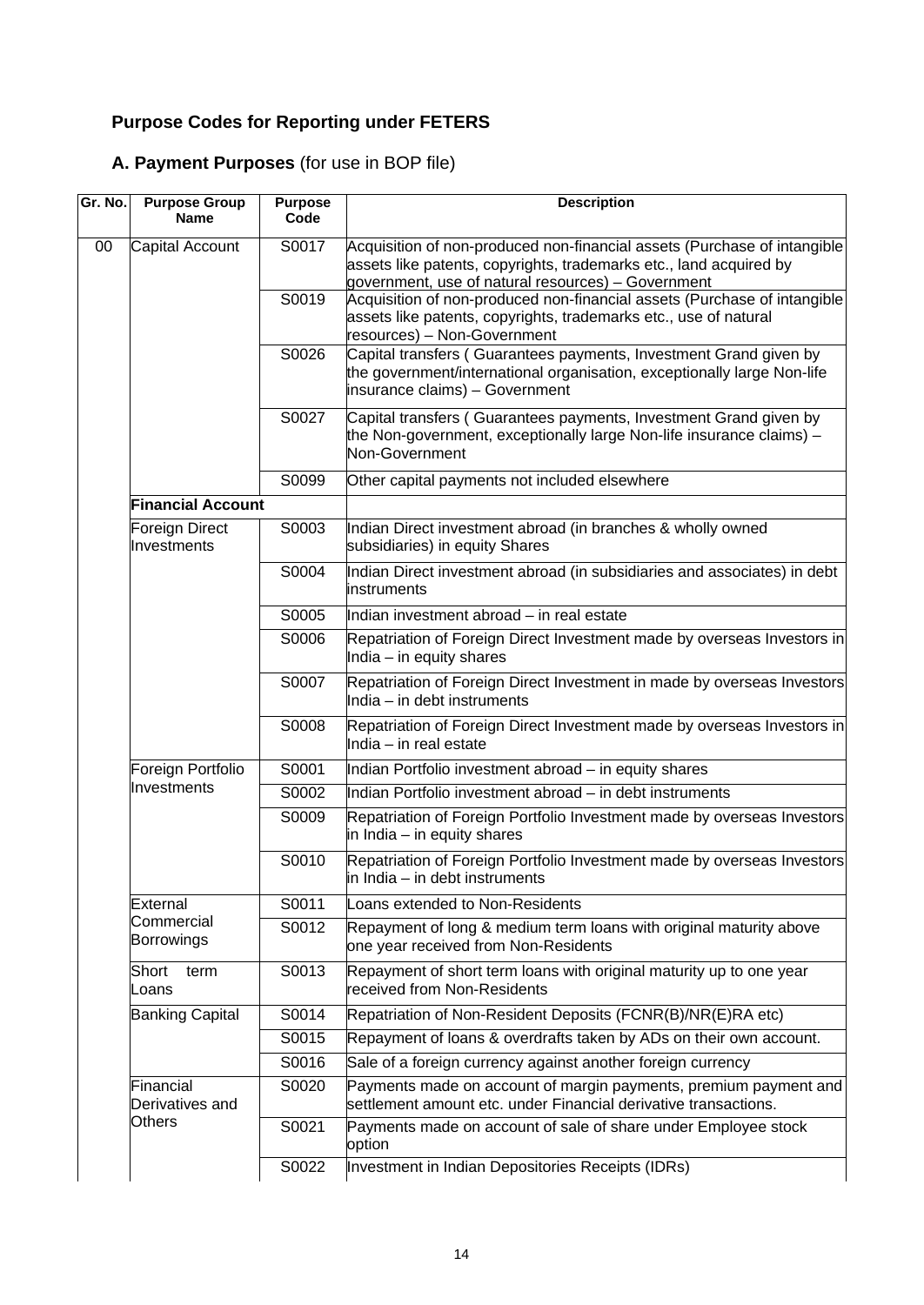| Gr. No. | <b>Purpose Group</b><br><b>Name</b> | <b>Purpose</b><br>Code | <b>Description</b>                                                                                                                                  |
|---------|-------------------------------------|------------------------|-----------------------------------------------------------------------------------------------------------------------------------------------------|
|         |                                     | S0023                  | Opening of foreign currency account abroad with a bank                                                                                              |
|         | External<br>Assistance              | S0024                  | External Assistance extended by India. e.g. Loans and advances<br>extended by India to Foreign governments under various agreements                 |
|         |                                     | S0025                  | Repayments made on account of External Assistance received by India.                                                                                |
| 01      | Imports                             | S0101                  | Advance payment against imports made to countries other than Nepal<br>and Bhutan                                                                    |
|         |                                     | S0102                  | Payment towards imports- settlement of invoice other than Nepal and<br>Bhutan                                                                       |
|         |                                     | S0103                  | Imports by diplomatic missions other than Nepal and Bhutan                                                                                          |
|         |                                     | S0104                  | Intermediary trade/transit trade, <i>i.e.</i> , third country export passing through<br>India                                                       |
|         |                                     | S0108                  | Goods acquired under merchanting / Payment against import leg of<br>merchanting trade*                                                              |
|         |                                     | S0109                  | Payments made for Imports from Nepal and Bhutan, if any                                                                                             |
| 02      | Transport                           | S0201                  | Payments for surplus freight/passenger fare by foreign shipping<br>companies operating in India                                                     |
|         |                                     | S0202                  | Payment for operating expenses of Indian shipping companies operating<br>abroad                                                                     |
|         |                                     | S0203                  | Freight on imports - Shipping companies                                                                                                             |
|         |                                     | S0204                  | Freight on exports - Shipping companies                                                                                                             |
|         |                                     | S0205                  | Operational leasing/Rental of Vessels (with crew) - Shipping companies                                                                              |
|         |                                     | S0206                  | Booking of passages abroad - Shipping companies                                                                                                     |
|         |                                     | S0207                  | Payments for surplus freight/passenger fare by foreign Airlines<br>companies operating in India                                                     |
|         |                                     | S0208                  | Operating expenses of Indian Airlines companies operating abroad                                                                                    |
|         |                                     | S0209                  | Freight on imports - Airlines companies                                                                                                             |
|         |                                     | S0210                  | Freight on exports - Airlines companies                                                                                                             |
|         |                                     | S0211                  | Operational leasing / Rental of Vessels (with crew) - Airline companies                                                                             |
|         |                                     | S0212                  | Booking of passages abroad - Airlines companies                                                                                                     |
|         |                                     | S0214                  | Payments on account of stevedoring, demurrage, port handling charges<br>etc.(Shipping companies)                                                    |
|         |                                     | S0215                  | Payments on account of stevedoring, demurrage, port handling charges,<br>etc.(Airlines companies)                                                   |
|         |                                     | S0216                  | Payments for Passenger - Shipping companies                                                                                                         |
|         |                                     | S0217                  | Other payments by Shipping companies                                                                                                                |
|         |                                     | S0218                  | Payments for Passenger - Airlines companies                                                                                                         |
|         |                                     | S0219                  | Other Payments by Airlines companies                                                                                                                |
|         |                                     | S0220                  | Payments on account of freight under other modes of transport (Internal<br>Waterways, Roadways, Railways, Pipeline transports and others)           |
|         |                                     | S0221                  | Payments on account of passenger fare under other modes of transport<br>(Internal Waterways, Roadways, Railways, Pipeline transports and<br>others) |
|         |                                     | S0222                  | Postal & Courier services by Air                                                                                                                    |
|         |                                     | S0223                  | Postal & Courier services by Sea                                                                                                                    |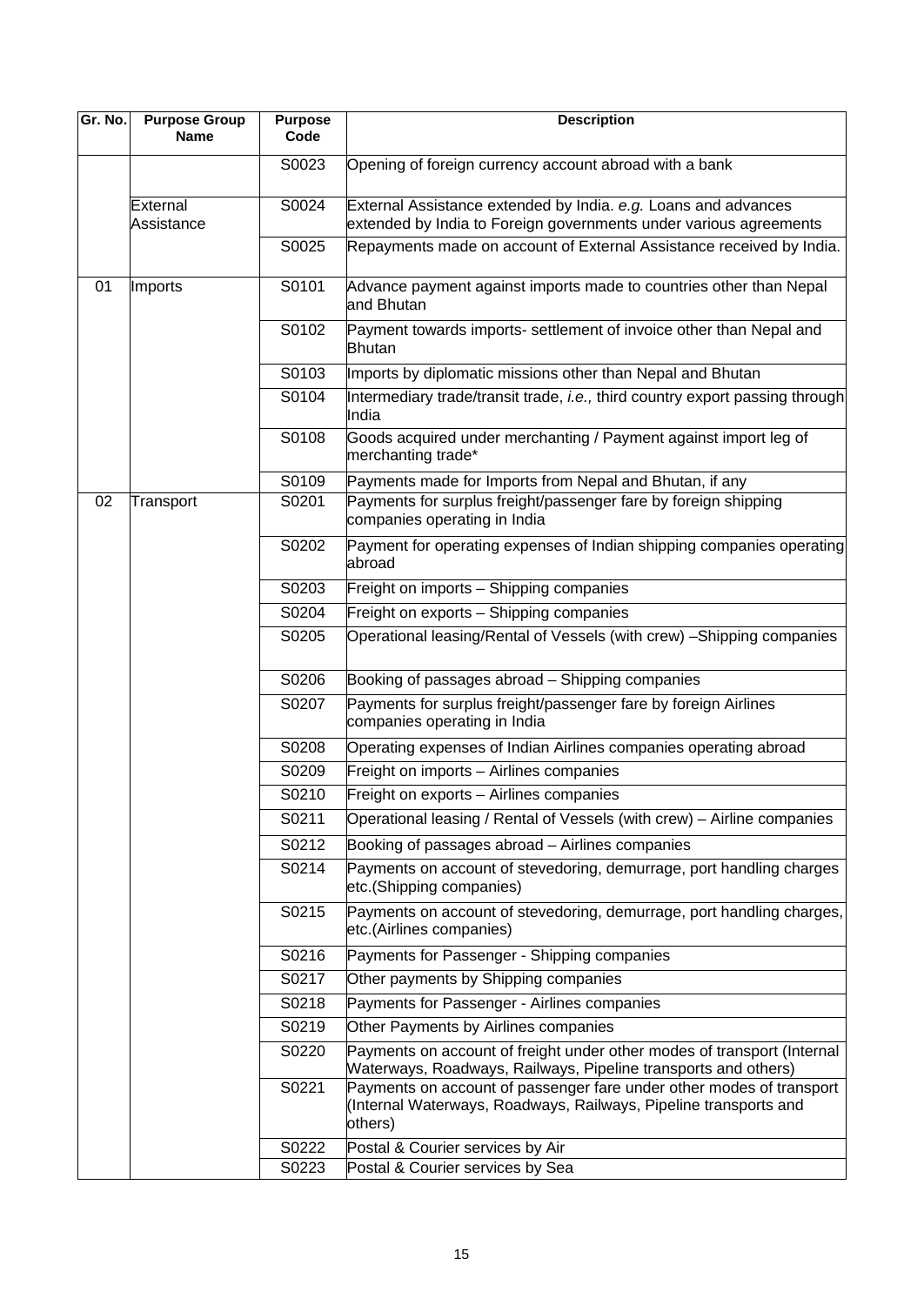| Gr. No. | <b>Purpose Group</b><br><b>Name</b>                               | <b>Purpose</b><br>Code | <b>Description</b>                                                                                                                                                                        |
|---------|-------------------------------------------------------------------|------------------------|-------------------------------------------------------------------------------------------------------------------------------------------------------------------------------------------|
|         |                                                                   | S0224                  | Postal & Courier services by others                                                                                                                                                       |
| 03      | Travel                                                            | S0301                  | Business travel.                                                                                                                                                                          |
|         |                                                                   | S0303                  | Travel for pilgrimage                                                                                                                                                                     |
|         |                                                                   | S0304                  | Travel for medical treatment                                                                                                                                                              |
|         |                                                                   | S0305                  | Travel for education (including fees, hostel expenses etc.)                                                                                                                               |
|         |                                                                   | S0306                  | Other travel (including holiday trips and payments for settling<br>international credit cards transactions)                                                                               |
| 05      | Construction<br><b>Services</b>                                   | S0501                  | Construction of projects abroad by Indian companies including import of<br>goods at project site abroad                                                                                   |
|         |                                                                   | S0502                  | Cost of construction etc. of projects executed by foreign companies in<br>India.                                                                                                          |
| 06      | llnsurance and                                                    | S0601                  | Life Insurance premium except term insurance                                                                                                                                              |
|         | <b>Pension Services</b>                                           | S0602                  | Freight insurance – relating to import & export of goods                                                                                                                                  |
|         |                                                                   | S0603                  | Other general insurance premium including reinsurance premium; and<br>term life insurance premium                                                                                         |
|         |                                                                   | S0605                  | Auxiliary services including commission on insurance                                                                                                                                      |
|         |                                                                   | S0607                  | Insurance claim Settlement of non-life insurance; and life insurance<br>(only term insurance)                                                                                             |
|         |                                                                   | S0608                  | Life Insurance Claim Settlements                                                                                                                                                          |
|         |                                                                   | S0609                  | Standardised guarantee services                                                                                                                                                           |
|         |                                                                   | S0610                  | Premium for pension funds                                                                                                                                                                 |
|         |                                                                   | S0611                  | Periodic pension entitlements e.g. monthly quarterly or yearly payments<br>of pension amounts by Indian Pension Fund Companies.                                                           |
|         |                                                                   | S0612                  | Invoking of standardised guarantees                                                                                                                                                       |
| 07      | <b>Financial Services</b>                                         | S0701                  | Financial intermediation, except investment banking - Bank charges,<br>collection charges, LC charges etc.                                                                                |
|         |                                                                   | S0702                  | Investment banking - brokerage, under writing commission etc.                                                                                                                             |
|         |                                                                   | S0703                  | Auxiliary services - charges on operation & regulatory fees, custodial<br>services, depository services etc.                                                                              |
| 08      | Telecommunicatio                                                  | S0801                  | Hardware consultancy/implementation                                                                                                                                                       |
|         | n, Computer &<br>Information                                      | S0802                  | Software consultancy / implementation                                                                                                                                                     |
|         | Services                                                          | S0803                  | Data base, data processing charges                                                                                                                                                        |
|         |                                                                   | S0804                  | Repair and maintenance of computer and software                                                                                                                                           |
|         |                                                                   | S0805                  | News agency services                                                                                                                                                                      |
|         |                                                                   | S0806                  | Other information services- Subscription to newspapers, periodicals                                                                                                                       |
|         |                                                                   | S0807                  | Off-site software imports                                                                                                                                                                 |
|         |                                                                   | S0808                  | Telecommunication services including electronic mail services and voice<br>mail services                                                                                                  |
|         |                                                                   | S0809                  | Satellite services including space shuttle and rockets etc.                                                                                                                               |
| 09      | Charges for the                                                   | S0901                  | <b>Franchises services</b>                                                                                                                                                                |
|         | οf<br>use<br>intellectual<br>property (not<br>included elsewhere) | S0902                  | Payment for use, through licensing arrangements, of produced originals<br>or prototypes (such as manuscripts and films), patents, copyrights,<br>trademarks and industrial processes etc. |
| 10      | <b>Other Business</b><br>Services                                 | S1002                  | Trade related services - commission on exports / imports                                                                                                                                  |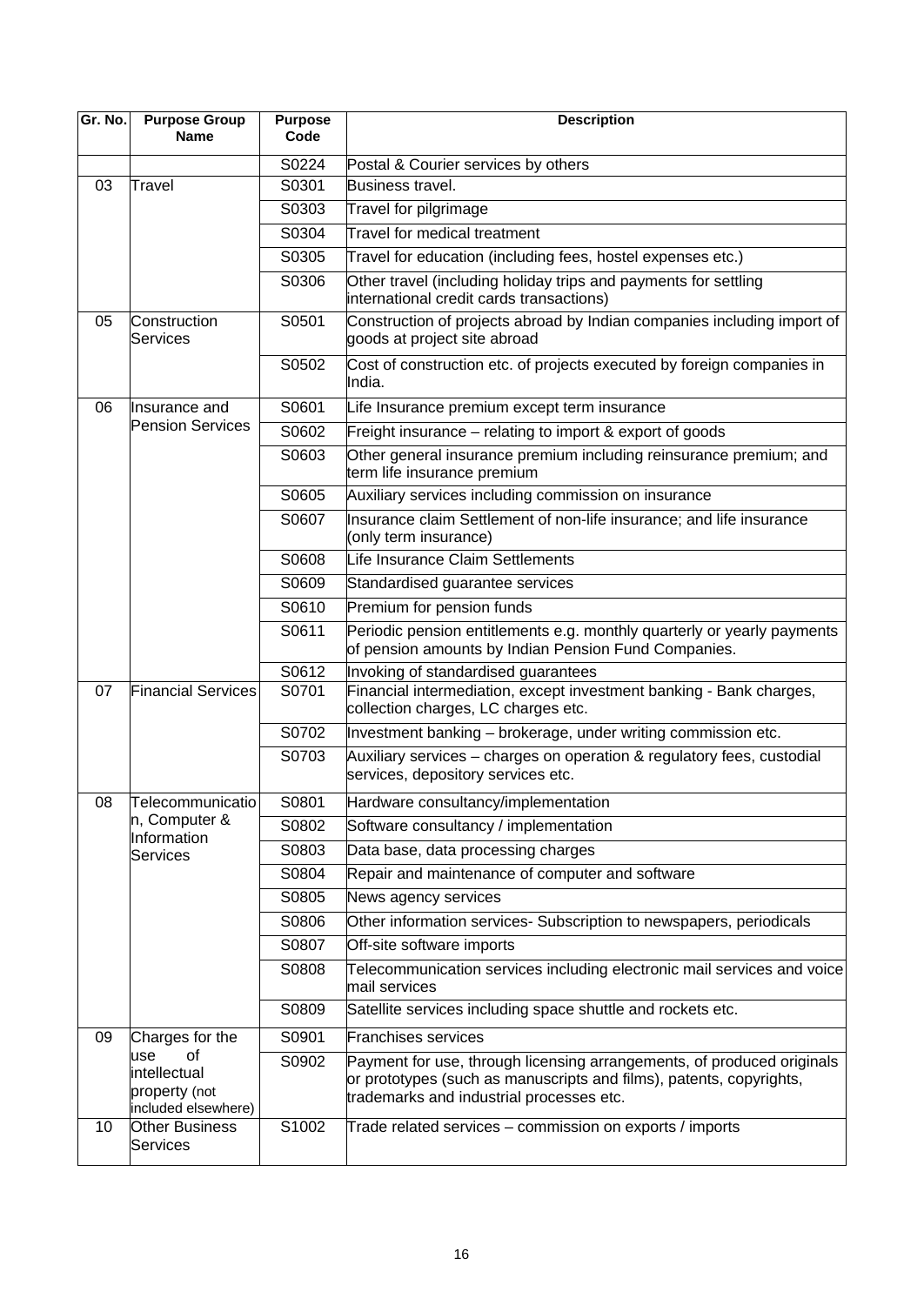| Gr. No. | <b>Purpose Group</b><br><b>Name</b> | <b>Purpose</b><br>Code | <b>Description</b>                                                                                                                |
|---------|-------------------------------------|------------------------|-----------------------------------------------------------------------------------------------------------------------------------|
|         |                                     | S1003                  | Operational leasing services (other than financial leasing) without<br>operating crew, including charter hire- Airlines companies |
|         |                                     | S1004                  | Legal services                                                                                                                    |
|         |                                     | S1005                  | Accounting, auditing, book-keeping services                                                                                       |
|         |                                     | S1006                  | Business and management consultancy and public relations services                                                                 |
|         |                                     | S1007                  | Advertising, trade fair service                                                                                                   |
|         |                                     | S1008                  | Research & Development services                                                                                                   |
|         |                                     | S1009                  | Architectural services                                                                                                            |
|         |                                     | S1010                  | Agricultural services like protection against insects & disease, increasing<br>of harvest yields, forestry services.              |
|         |                                     | S1011                  | Payments for maintenance of offices abroad                                                                                        |
|         |                                     | S1013                  | <b>Environmental Services</b>                                                                                                     |
|         |                                     | S1014                  | <b>Engineering Services</b>                                                                                                       |
|         |                                     | S1015                  | Tax consulting services                                                                                                           |
|         |                                     | S1016                  | Market research and public opinion polling service                                                                                |
|         |                                     | S1017                  | Publishing and printing services                                                                                                  |
|         |                                     | S1018                  | Mining services like on-site processing services analysis of ores etc.                                                            |
|         |                                     | S1020                  | Commission agent services                                                                                                         |
|         |                                     | S1021                  | Wholesale and retailing trade services.                                                                                           |
|         |                                     | S1022                  | Operational leasing services (other than financial leasing) without<br>operating crew, including charter hire- Shipping companies |
|         |                                     | S1023                  | Other Technical Services including scientific/space services.                                                                     |
|         |                                     | S1099                  | Other services not included elsewhere                                                                                             |
| 11      | Personal, Cultural<br>&             | S1101                  | Audio-visual and related services like Motion picture and video tape<br>production, distribution and projection services.         |
|         | Recreational<br>services            | S1103                  | Radio and television production, distribution and transmission services                                                           |
|         |                                     | S1104                  | Entertainment services                                                                                                            |
|         |                                     | S1105                  | Museums, library and archival services                                                                                            |
|         |                                     | S1106                  | Recreation and sporting activities services                                                                                       |
|         |                                     | S1107<br>S1108         | Education (e.g. fees for correspondence courses abroad)<br>Health Service (payment towards services received from hospitals,      |
|         |                                     |                        | doctors, nurses, paramedical and similar services etc. rendered<br>remotely or on-site)                                           |
|         |                                     | S1109                  | Other Personal, Cultural & Recreational services                                                                                  |
| 12      | Govt.<br>not<br>included            | S1201                  | Maintenance of Indian embassies abroad                                                                                            |
|         | elsewhere                           | S1202                  | Remittances by foreign embassies in India                                                                                         |
| 13      | Secondary                           | S1301                  | Remittance for family maintenance and savings                                                                                     |
|         | Income                              | S1302                  | Remittance towards personal gifts and donations                                                                                   |
|         |                                     | S1303                  | Remittance towards donations to religious and charitable institutions<br>abroad                                                   |
|         |                                     | S1304                  | Remittance towards grants and donations to other governments and<br>charitable institutions established by the governments.       |
|         |                                     | S1305                  | Contributions/donations by the Government to international institutions                                                           |
|         |                                     | S1306                  | Remittance towards payment / refund of taxes.                                                                                     |
|         |                                     | S1307                  | Outflows on account of migrant transfers including personal effects                                                               |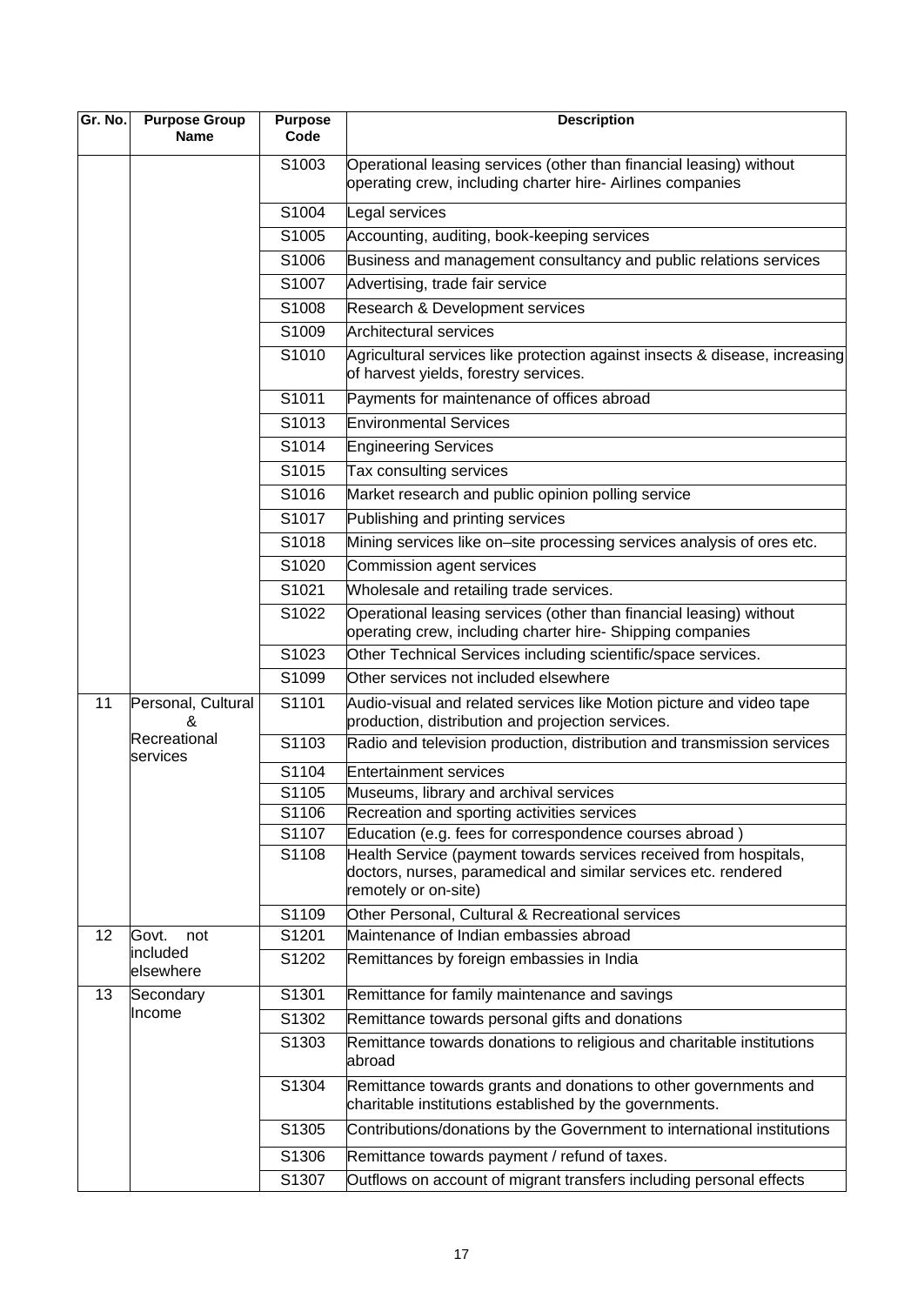| Gr. No. | <b>Purpose Group</b><br><b>Name</b>                 | <b>Purpose</b><br>Code | <b>Description</b>                                                                                                                               |
|---------|-----------------------------------------------------|------------------------|--------------------------------------------------------------------------------------------------------------------------------------------------|
| 14      | Primary Income                                      | S1401                  | Compensation of employees                                                                                                                        |
|         |                                                     | S1402                  | Remittance towards interest on Non-Resident deposits<br>(FCNR(B)/NR(E)RA, etc.)                                                                  |
|         |                                                     | S1403                  | Remittance towards interest on loans from Non-Residents (ST/MT/LT<br>loans) e.g. External Commercial Borrowings, Trade Credits, etc.             |
|         |                                                     | S1405                  | Remittance towards interest payment by ADs on their own account (to<br>VOSTRO a/c holders or the OD on NOSTRO a/c.)                              |
|         |                                                     | S1408                  | Remittance of profit by FDI enterprises in India (by branches of foreign<br>companies including bank branches)                                   |
|         |                                                     | S1409                  | Remittance of dividends by FDI enterprises in India (other than<br>branches) on equity and investment fund shares                                |
|         |                                                     | S1410                  | Payment of interest by FDI enterprises in India to their Parent company<br>abroad.                                                               |
|         |                                                     | S1411                  | Remittance of interest income on account of Portfolio Investment in India                                                                        |
|         |                                                     | S1412                  | Remittance of dividends on account of Portfolio Investment in India on<br>equity and investment fund shares                                      |
| 15      | <b>Others</b>                                       | S1501                  | Refunds / rebates / reduction in invoice value on account of exports                                                                             |
|         |                                                     | S1502                  | Reversal of wrong entries, refunds of amount remitted for non-exports                                                                            |
|         |                                                     | S1503                  | Payments by residents for international bidding                                                                                                  |
|         |                                                     | S1504                  | Notional sales when export bills negotiated/ purchased/ discounted are<br>dishonored/ crystallised/ cancelled and reversed from suspense account |
|         |                                                     | S1505                  | Deemed Imports (exports between SEZ, EPZs and Domestic tariff<br>areas)                                                                          |
| 16      | Maintenance and<br>repair services                  | S1601                  | Payments on account of maintenance and repair services rendered for<br>Vessels, ships, boats, warships, etc.                                     |
|         | (not included<br>elsewhere)                         | S1602                  | Payments on account of maintenance and repair services rendered for<br>aircrafts, space shuttles, rockets, military aircrafts, helicopters, etc. |
| 17      | Manufacturing<br>services (goods<br>for processing) | S1701                  | Payments for processing of goods                                                                                                                 |